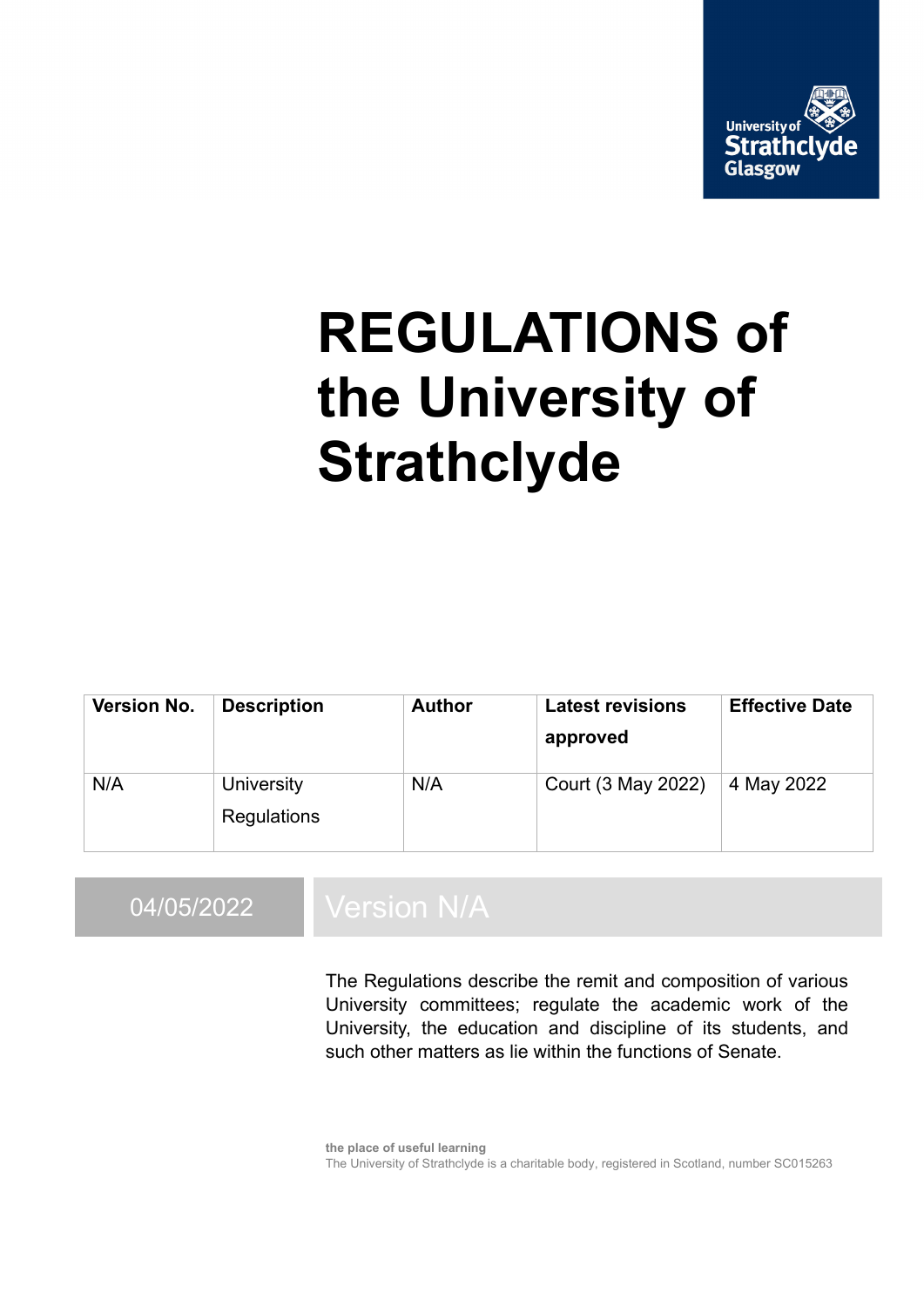#### **Regulations**

# **1 CONSTITUTIONAL REGULATIONS**

#### **1.1 Executive Team**

#### *Terms of Reference*

1.1.1 The Executive Team is responsible for providing recommendations on the overall strategic direction for the University, for considering all major initiatives emerging and the resources required to support them, and for proposing these to the Senate and the Court as appropriate for final approval.

#### In particular the Executive Team is responsible for

- (a) developing the overall strategic direction of the University, taking account of the resources at its disposal and the need to ensure sustainability in all aspects of University business, and making proposals on these, as appropriate, to the Senate and to Court for final approval;
- (b) considering policy proposals on the University budget, on resource allocation priorities, on physical development, on employment and any other University business, for onward transmission and decision at the Court;
- (c) considering policy proposals on the teaching, research and academic development and on the academic priorities of the University, and on any other matter within the remit of the Senate – including, specifically, recommendations on University ceremonials and the award of honorary degrees, and for recommending these to the Senate for final approval;
- (d) considering all major initiatives emerging from both within and outwith the University and whether or not these should be pursued, taking account of the fit with the overall University strategy, the resources required to support them, their sustainability and the overall priority to be attached to them;
- (e) engaging with the Court Business Group in order to consider key proposals emerging within the University before they are forwarded to the Court for consideration and approval;
- (f) developing and maintaining a Strategic Investment Framework embracing a holistic approach to the development of major initiatives across the University, taking account of the resources required to support these, including staff, funding, information technology and estates, and also, in a similar approach, considering areas of disinvestment and proposing these to the Court for approval;
- (g) monitoring the implementation of these major strategic developments and regularly reviewing the overall University strategy to ensure that it remains relevant and sustainable.

#### *Composition*

- 1.1.2 The Executive Team will be composed of:
	- (a) The Principal *ex officio* (Convener)
	- (b) The Vice-Principal *ex officio*
	- (c) The Associate Principal & Executive Dean of each Faculty *ex officio*
	- (d) The Chief Commercial Officer *ex officio*
	- (e) The Chief Financial Officer *ex officio*
	- (f) The Chief Digital and Information Officer
	- (g) The Associate Principal(s) *ex officio*
	- (h) The University Secretary
	- (i) The University Compliance Officer
	- (j) The Director of Human Resources *ex officio*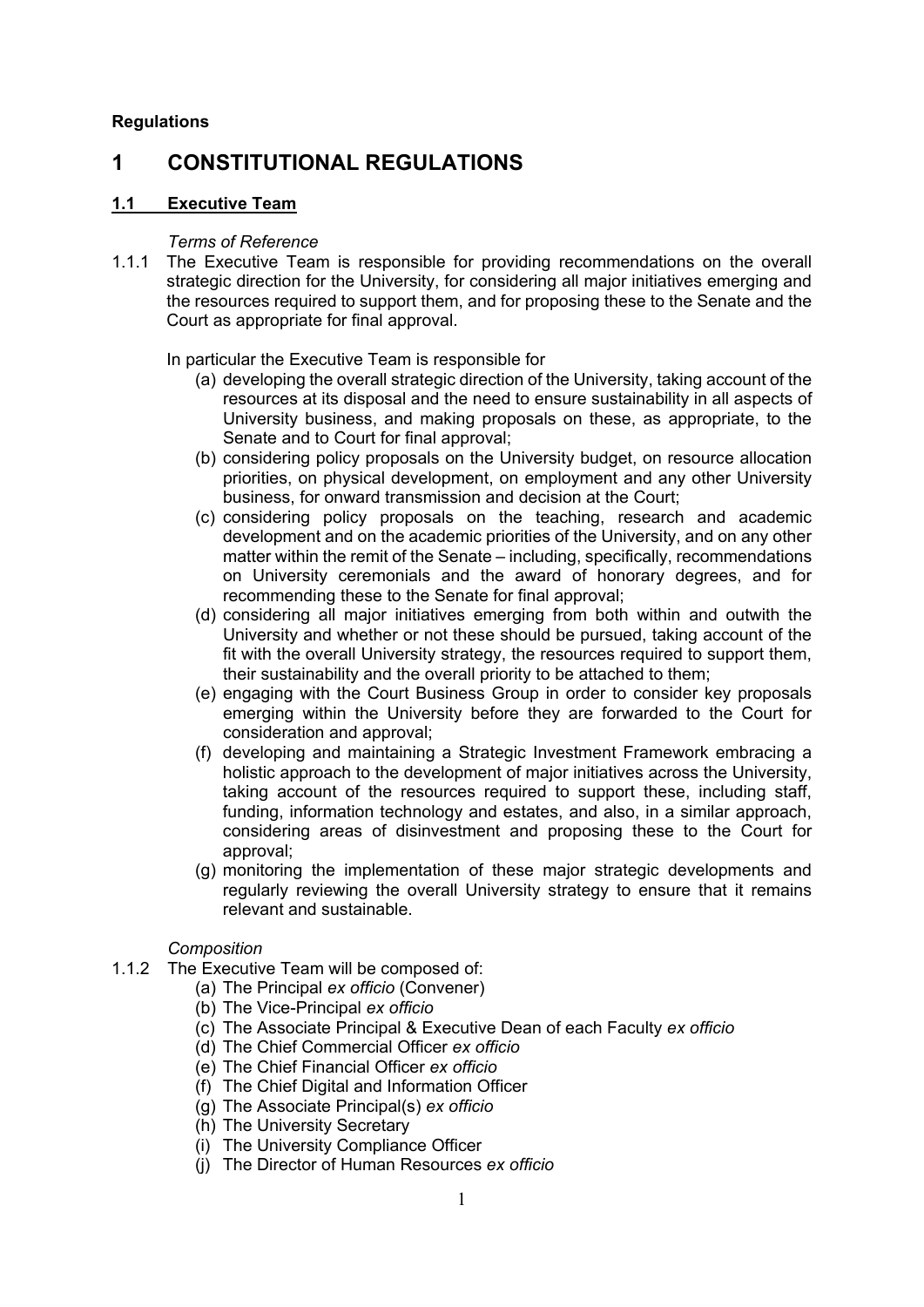(k) The Director of Strategic Planning *ex officio*

#### **1.2 Committees of Court**

#### **Remuneration Committee**

*Terms of reference:*

1.2.1 To be responsible for

- a) receiving comparative information on senior salaries and, where relevant, other emoluments and conditions of service, in the university sector and beyond as appropriate.
- b) assessing the performance of and confirming the remuneration and conditions of service of, the Principal, taking account, where relevant, of the provisions of the Charter, Statutes and Ordinances. In assessing the performance of the Principal, views will be sought from members of Court and account will be taken of the implementation of the University's strategic plan and the achievement of Key Performance Indicators agreed by Court;
- c) confirming the remuneration and conditions of service of the University Secretary, taking account, where relevant, of the provisions of the Charter, Statutes and Ordinances;
- d) confirming the remuneration and conditions of service of other employed Senior Officers required for the proper governance of the University, taking into account, where relevant, the provisions of the Charter, Statutes and Ordinances. These posts being the Vice- Principal, the Chief Financial Officer, the Chief Commercial Officer, the Executive Dean of each Faculty and the Associate Principals;
- e) ensuring appropriate arrangements are in place for seeking the views of key University stakeholders in relation to the remuneration of the Principal and the Senior Officers listed above;
- f) confirming the remuneration and conditions of service of Directors of Professional Services required for the proper governance of the University, taking into account, where relevant, the provisions of the Charter, Statutes and Ordinances;
- g) reviewing performance information of the above post holders, normally on an annual basis, and determining what adjustments should be made to the remuneration and conditions of service;
- h) confirming the terms of agreed severance and/or early retirement of any of the above post holders. In so-doing, Remuneration Committee will ensure that it does not agree to any severance package which might be reasonably deemed excessive;
- i) deciding on any issues referred to it involving the remuneration and conditions of service of Senior Staff where such a referral would represent good practice in the conduct of public life;
- j) confirming the University's position on the affordability and acceptability of the terms of any national pay agreement proposed or entered into by the Universities and Colleges Employers Association;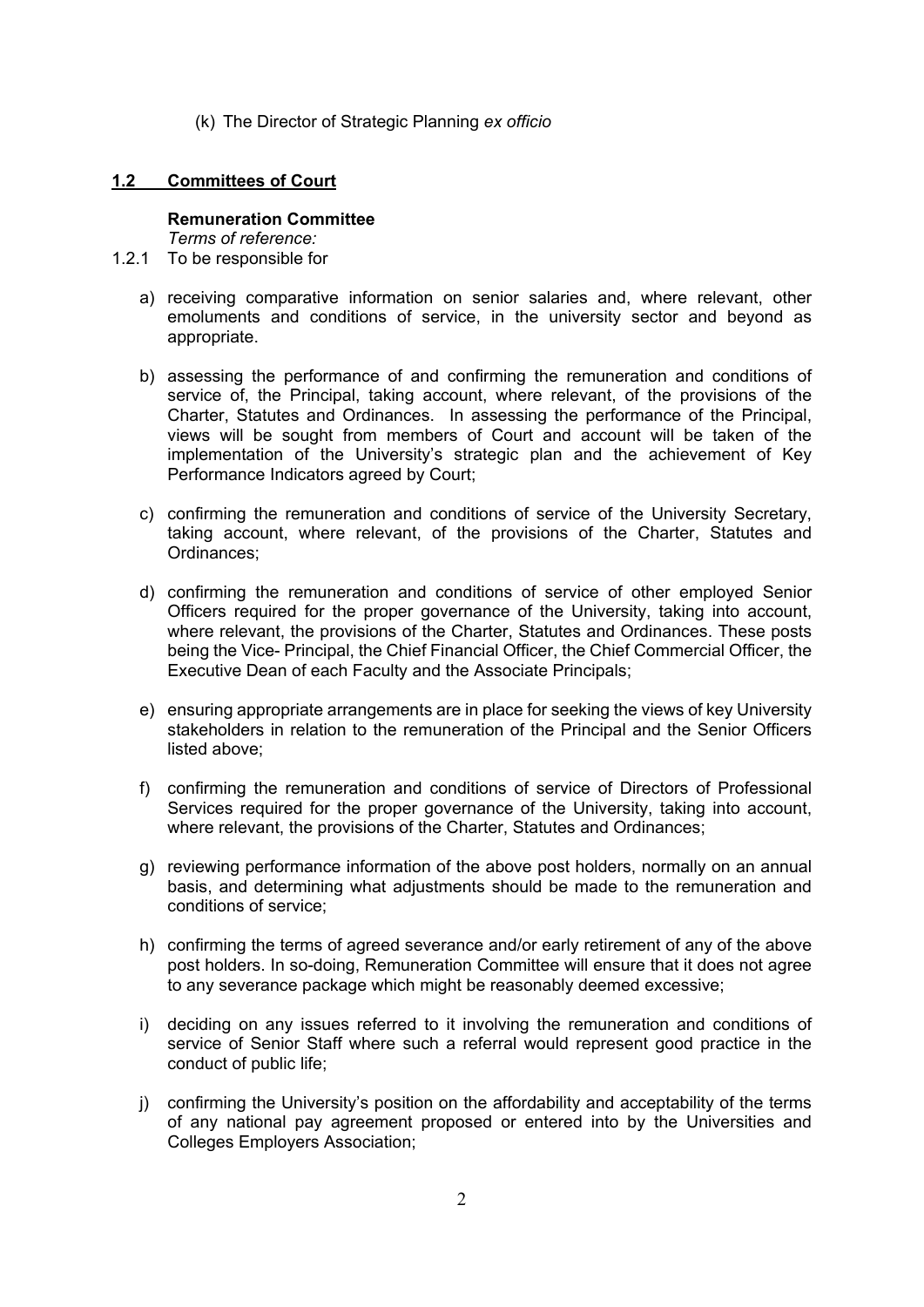- k) ensuring that, in keeping within the terms of data protection legislation, pay decisions are appropriately transparent and salaries of the Executive Team are published by salary band;
- l) reviewing and recommending to Court, at appropriate intervals, the policies and processes in place to support the Committee's decision-making, including any material changes to these;
- m) reporting to Court on an annual basis with sufficient detail to satisfy Court that the responsibilities outlined above have been appropriately discharged.

#### **Composition:**

- 1.2.2 The Committee will be composed of:
	- (a) The Convener of Court *ex officio*
	- (b) The Treasurer *ex officio*
	- (c) Up to five other members, appointed based on their skills and experience. These may be existing members of Court or external individuals co-opted to provide expertise not otherwise available amongst the membership of Court, subject to there being a majority of lay members on the Committee at all times (with the majority of these being members of Court) \*

The Committee's Convener must be a lay member of Court and must not be the Convener of Court.

#### In attendance: The Principal\*\*

Secretary: Director of Human Resources\*\*\*

*\* Members of Court serving on the Committee will do so for a period concurrent with their membership of Court. Externally co-opted members will serve for an initial period of up to three years and will be eligible for reappointment twice*.

*\*\* The Principal is not a member of the Remuneration Committee but will attend meetings at the invitation of the Chair in order to inform discussions on the remuneration and conditions of service of other Senior Officers. The Principal will not attend when his or her own remuneration and/or conditions of service are considered or determined.* 

*\*\*\* The Secretary will withdraw when his or her own case is being considered.* 

*Joint Negotiating and Consultative Committee (Court and UCU)*

- 1.2.3 The Court has established a *Joint Negotiating and Consultative Committee (Court and UCU)*. Court shall nominate four members annually to the Committee at least two of whom shall be members of Court or of the University Management Committee and four members nominated annually by the Strathclyde University and Colleges Union, all of whom shall be full members of the Union, to consult and negotiate on the terms and conditions of employment of academic and academic-related staff, and to make recommendations and reports to the Staff Committee, all in terms of an Agreement concluded by the Court with the Strathclyde University and Colleges Union.
- *Joint Consultative Committees with Unison, for Manual Staff and for Technician Staff* 1.2.4 The Staff Committee has established *three Joint Consultative Committees,* concerned with Unison, with manual staff, and with technician staff respectively, each comprising two members appointed by the Staff Committee (one of whom shall be Convener), the Director of Human Resources or the Director's nominee, if appropriate one member of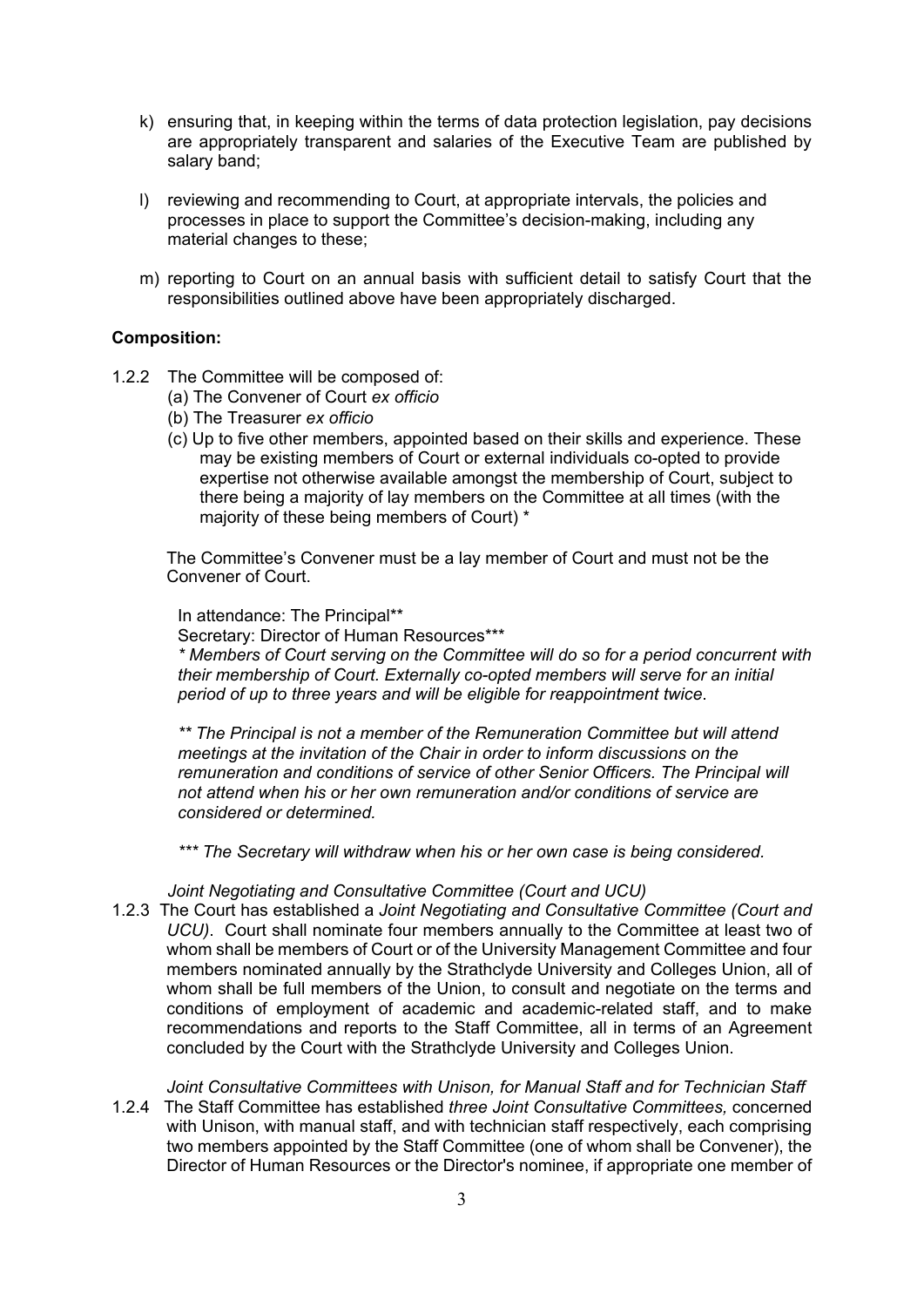the academic or administrative staff appointed by the Staff Committee nominees, and up to five members appointed by the staff associations and trade unions representing the staff concerned. Their terms of reference are *(a)* to discuss matters of mutual interest to the University and the staff represented on the committee concerned as may be requested by the Staff Committee or by the staff representatives, in order to foster the best possible relations between the University in its role as employer and the members of its non-teaching staff; and *(b)* to make reports and recommendations to the Staff Committee on matters discussed.

#### **Statutory Advisory Committee on Safety and Occupational Health**

#### *Terms of Reference*

- 1.2.5 SACSOH meets three times per year to fulfil its remit and carry out the following:
	- (a) Provide a mechanism for the effective consultation with all staff through the Trade Union Health and Safety representatives on matters affecting their health, safety and wellbeing;
	- (b) Ensure that a suitable health and safety management structure is in place within the University, to maximise the protection of the health, safety and security of all staff, students, visitors and contractors and to ensure legislative compliance;
	- (c) Plan and report to the Committee on progress in relation to safety, health and wellbeing objectives and priorities;
	- (d) Review and approve all corporate OHS written arrangements, including the OHSaW Policy and associated written standards and supporting documentation;
	- (e) Monitor the implementation and operation of the University's Occupational Health, Safety and Wellbeing Policy statement and management arrangements, to ensure the key risks are identified, and appropriate control measures are in place via reports from:
		- 1. Executive Officers;
		- 2. The Head of Occupational Health, Safety and Wellbeing;
		- 3. The Director of Estate Services;
		- 4. The Head of Security Services;
		- 5. The Director of Human Resources;
		- 6. The Director of Student Experience
		- 7. Each of the Faculty/Professional Services Representatives relating to matters escalated from departmental safety committees in their area;
		- 8. The President of Strath Union.
	- (f) Consider any findings following health and safety inspections of the workplace and any investigations of accidents, incidents, ill health, cases of occupational disease or dangerous occurrences undertaken by Trade Union representatives;
	- (g) Consider reports from the Health and Safety Executive and other relevant enforcement authorities;
	- (h) Consider safety, health and wellbeing matters raised by the Executive Team where appropriate;
	- (i) Review the provision of health and safety training for staff;
	- (j) Monitor and review the 3-year rolling OHS Audit Programme;
	- (k) Report to the University Court on the activities of the Committee, the effectiveness of the occupational health and safety management system, and actions to ensure its continual improvement.
- *1.2.6 Duties of SACSOH members are as follows:*
	- (l) All nominated members attend the committee meetings or send a suitable nominated representative.
	- (m)Provide reports to the Committee on agenda items as appropriate.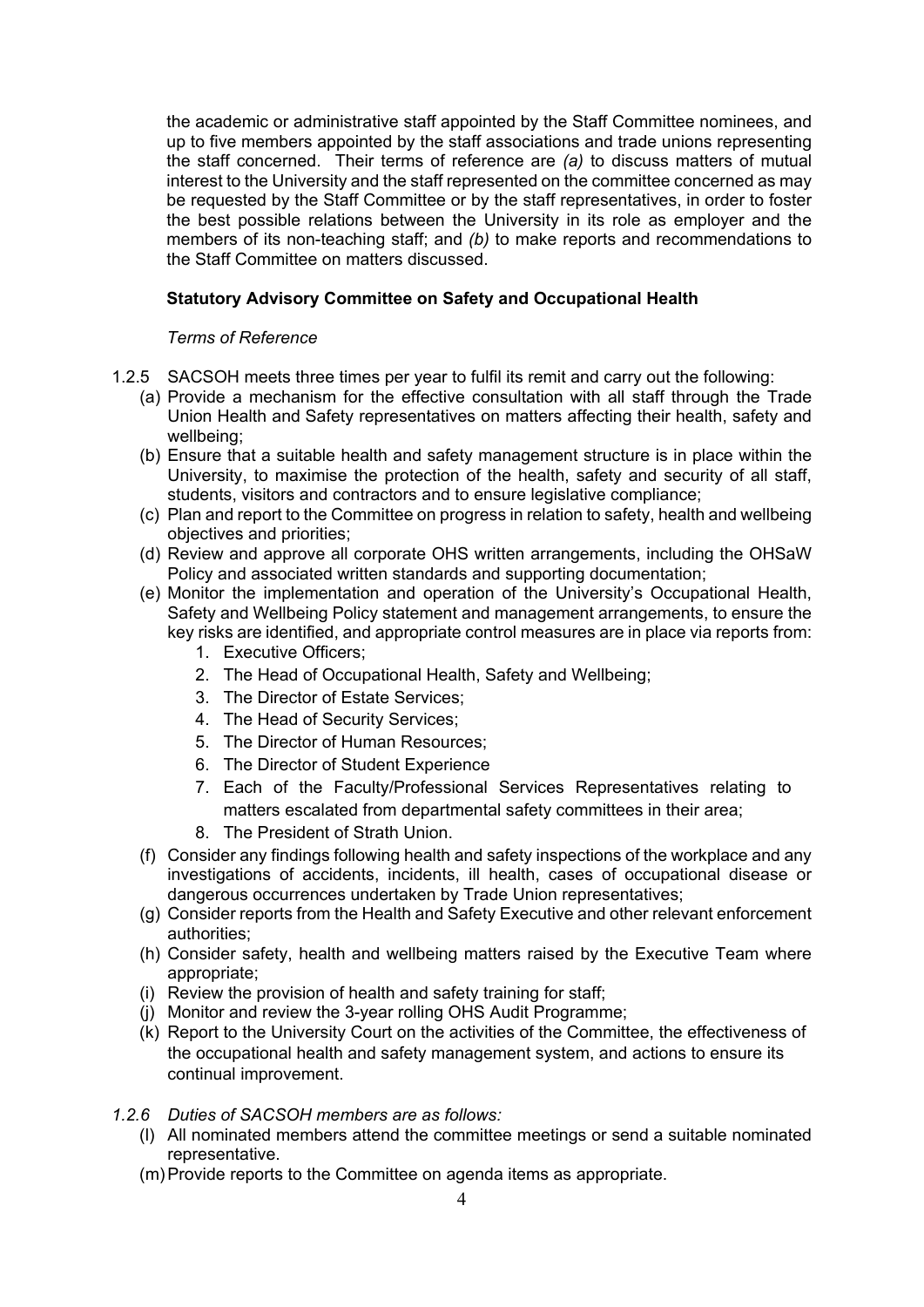- (n) Report to the Committee on annual plans, priorities and objectives; updating the Committee on progress at each meeting.
- (o) Communicate relevant committee matters to other interested stakeholders as appropriate.
- (p) Actively participate in suitable training for the role of committee member.
- (q) Report any serious matters of concern to the Committee for the purposes of consultation.
- *1.2.7 Organisation*
	- (r) The University publishes the meeting dates on an annual basis in advance of the first meeting of the new meeting cycle in September of each year.
	- (s) Meetings should not be cancelled or postponed except in exceptional circumstances, when the rearranged date should be announced as soon as possible.
	- (t) A meeting agenda, draft minutes and committee papers are made available on the SACSOH SharePoint site 7 days in advance of the next committee meeting.
	- (u) Responsibility for meeting arrangements and facilitation, as well as recording minutes and distributing committee papers lies with the SACSOH Committee Manager.
	- (v) Draft minutes of each meeting are agreed with the Chair of the Committee before circulating to committee members no later than 21 days after the date of each meeting.
	- (w) Terms of Reference, as defined by the UCO, are reviewed and approved by SACSOH on an annual basis.
	- (x) The Committee is quorate with 5 members present, i.e. the Chair of the Committee (or their nominated representative), two management representatives and two representatives for staff/students.

#### *Composition*

- 1.2.8 The Constitution of the Committee is as follows:
	- (a) A lay member of Court (appointed by Court), who shall be the Chair of the Committee;
	- (b) Ex-Officio Members: The University Compliance Officer (in their absence a member of the University Executive Team, as nominated by the UCO), Head of SHaW and the Health and Safety Manager.
	- (c) Faculty and Professional Services Representatives: One representative nominated by the Executive Dean of each Faculty and one representative for Professional Services nominated by the UCO.
	- (d) Trade Union Representatives: One representative nominated by each of the University's recognised Trade Unions (UCU, Unison and Unite).
	- (e) Management Representatives: Executive Officers, the Director of Human Resources, the Director of Estate Services, the Director of Student Experience and the Head of Security Services (or their nominated representative).
	- (f) A Student Representative: One representative from Strath Union, is nominated. This will normally be the President of Strath Union, who remains a member of the Committee for the length of their term in office.
	- (g) Co-opted members: Such other members that the Convener may wish to co-opt because of their expertise, either members of Court or individuals external to the University.
	- (h) Other individuals: Persons from within or out with the University may be invited to attend or support the work of the Committee as required by the Chair. This currently includes the Chief Executive of Strath Union, or nominee.
	- (i) Secretary to the Committee: The Committee Chair appoints a Committee Manager to act in this role.

#### **Audit and Risk Committee**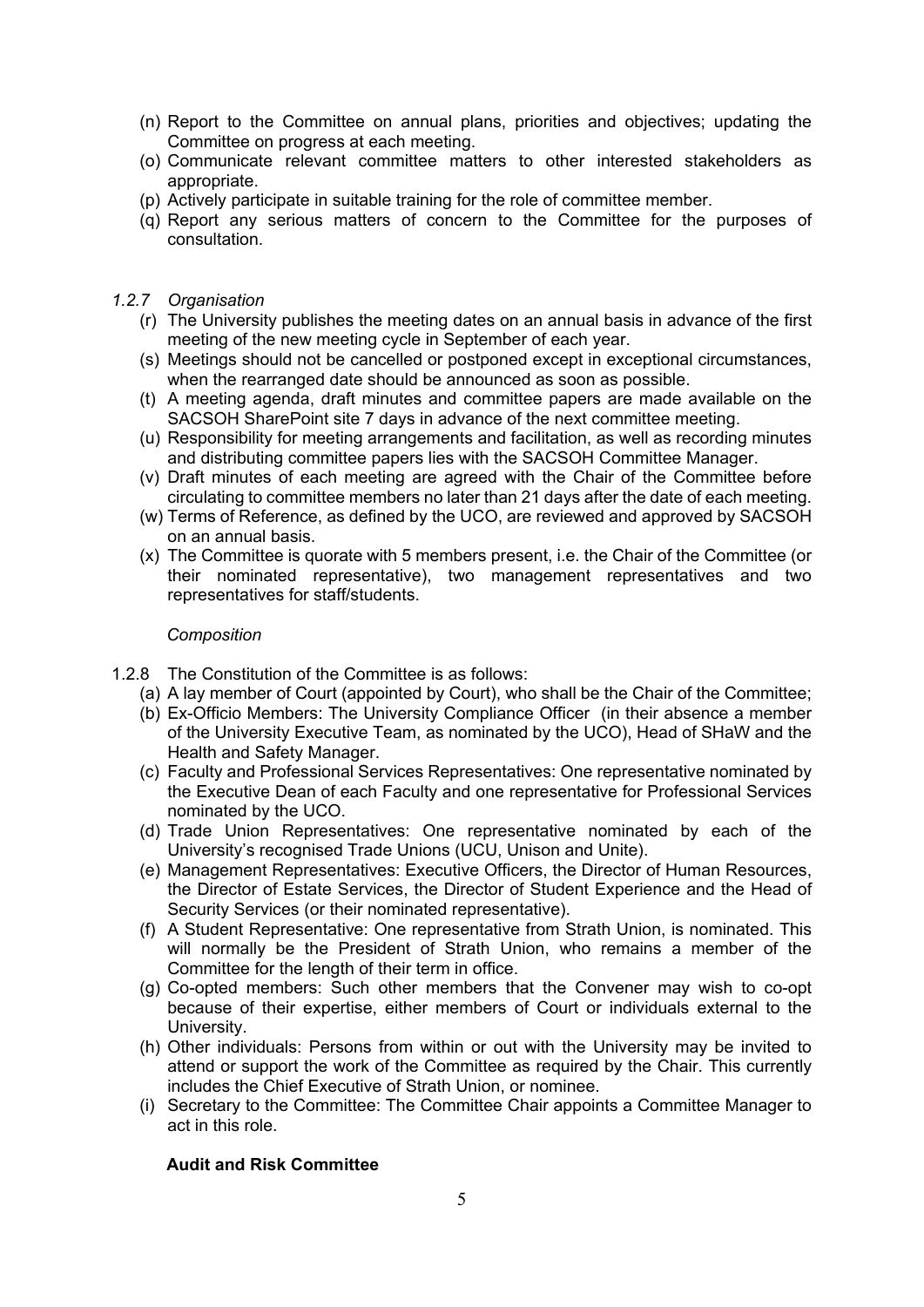#### *Terms of Reference*

#### *Purpose*

- 1.2.9 The Audit and Risk Committee reports to the University Court and oversees the arrangements for risk, internal control and governance, including the associated assurances related to these systems.
- 1.2.10 The committee is authorised by Court to obtain outside legal or other independent professional advice and to secure the attendance of non-members with relevant experience and expertise if it considers this necessary, normally in consultation with the Principal and/or convener of Court.
- 1.2.11 It is also authorised to investigate any activity within its terms of reference and to seek any information it requires from any employee, and all employees are directed to cooperate with any request made by the committee.

#### *Main Duties*

1.2.12 The specific duties of the Audit Committee shall be to:

#### *Internal Controls*

- (a) keep under review the adequacy and effectiveness of the University's corporate governance arrangements, and its financial and other internal controls systems,
- (b) consider the effectiveness of the University's policy on whistleblowing and its arrangements for the prevention, detection or investigation of questions of fraud or other financial irregularities and be notified of any actions taken in line with such **arrangements**
- (c) to monitor and be satisfied that suitable arrangements are in place to promote economy, efficiency and effectiveness (value for money) in the management of the University's resources
- (d) ensure the appropriate investigation of significant losses and that the relevant parties have been informed

#### *Internal Audit*

- (e) consider and advise the Court on the criteria for the selection and appointment of the Head of the Internal Audit Service or the appointment and terms of engagement of the internal audit service
- (f) review and endorse the Internal Audit Service's draft assurance strategy and annual plans; consider major findings of internal audit reviews and management's response and be satisfied that appropriate action is taken
- (g) monitor the implementation of agreed audit-based recommendations
- (h) consider if the resources made available to the Internal Audit Service are sufficient to meet the University's needs and make recommendations to the Court, if appropriate
- (i) promote co-ordination between the internal and external auditors

#### *External Audit*

- (j) advise the Court on the appointment of the external auditors, the audit fee, and any questions of resignation or dismissal of the external auditors
- (k) discuss with the external auditors, before the annual audit begins, the nature and scope of the audit
- (l) review the annual financial statements, prior to submission to the Court, in the presence of the external auditors and alongside the auditors' formal opinion, the Management Letter and the Statement of Corporate Governance and Internal Control, in accordance with the Scottish Funding Council's accounts direction, financial memorandum and other relevant direction and guidance
- (m) discuss with the external auditors any issues and reservations arising from the annual audit, including a review of the management letter, incorporating management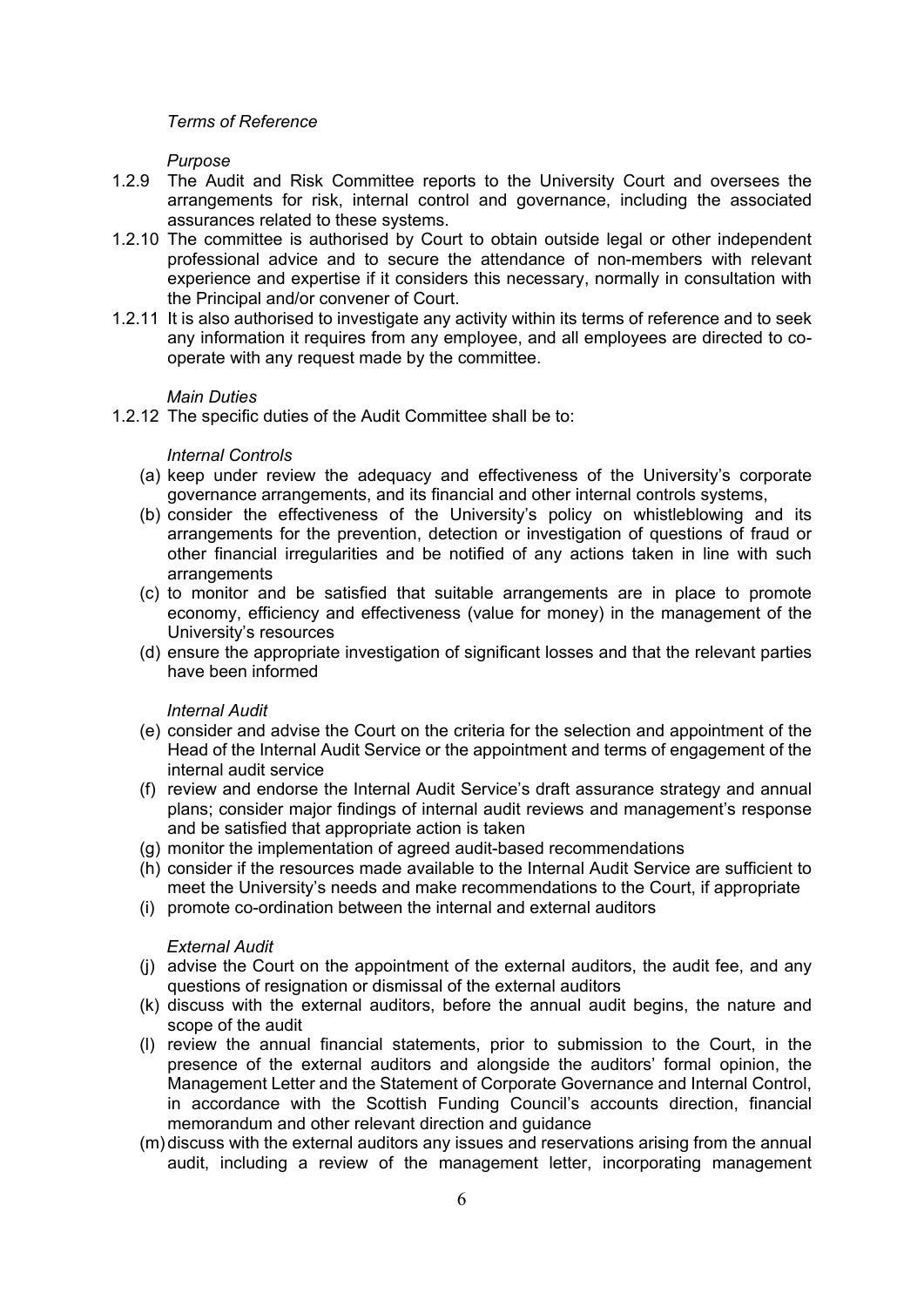responses and any other matters the external auditors may wish to discuss (in the absence of management where necessary)

- (n) to review and approve policy on the engagement of the external auditors to supply non-audit services
- (o) monitor annually the performance and effectiveness of the external auditors, including any matters affecting their independence or objectivity, and make recommendations to the Court concerning their reappointment, where appropriate

#### *Risk Management*

- (p) to monitor and ensure the effectiveness of the University's approach to risk assessment and management through regular review of the Corporate Risk Register and reports from relevant University officers or committees.
- (q) to review the prioritisation of risk management focus via the Corporate Risk Register, taking into account financial, reputational and commercial risks.
- (r) to ensure that audit work is informed by risk management

#### *Reports*

- (s) consider the impacts of reports or guidance issued by relevant external bodies, including the Scottish Funding Council, and make recommendations to the Court, where appropriate
- (t) to receive, as appropriate, reports on the implementation of major projects within the University covering progress, risks and mitigations.
- (u) to receive reports, as appropriate, where there is a potential reputational, commercial and/or financial risk to the University.
- (v) Prepare and present to Court, and subsequently to the Scottish Funding Council, an annual report covering the University's financial year and any significant events up to the date of preparation. The report should express opinions in relation to the committee's review of the effectiveness of institutional arrangements for:
	- i. Risk management, control and governance (including the adequacy of the governance statement)
	- ii. Economy, efficiency and effectiveness (value for money)

#### *Other*

- (w) consider such other topics as may be remitted by the Court from time to time
- (x) review, on an annual basis and in consultation with Court, the committee's own performance against accepted good practice

#### *Composition*

1.2.13 The Committee shall consist of no fewer than four lay members of the Court, of whom one shall be Convener. At least one member shall have recent relevant experience in finance, accounting or auditing. The Committee may co-opt up to three further individuals external to the University, who should not have significant interests in the University, for a period of time to be determined by the Committee. The convener of Court should not be a member of the committee.

#### *Meetings*

- 1.2.14 Meetings shall normally be held at least four times each financial year. The external auditors or head of internal audit may request a meeting if they consider it necessary.
- 1.2.15 The committee should meet with the external and internal auditors, without any officers present, at least once a year.
- 1.2.16 There shall be a quorum at any meeting of the Committee when not less than 3 members, at least 2 of whom are members of Court, are present. In the absence of a quorum no business shall be transacted other than the adjournment of the meeting.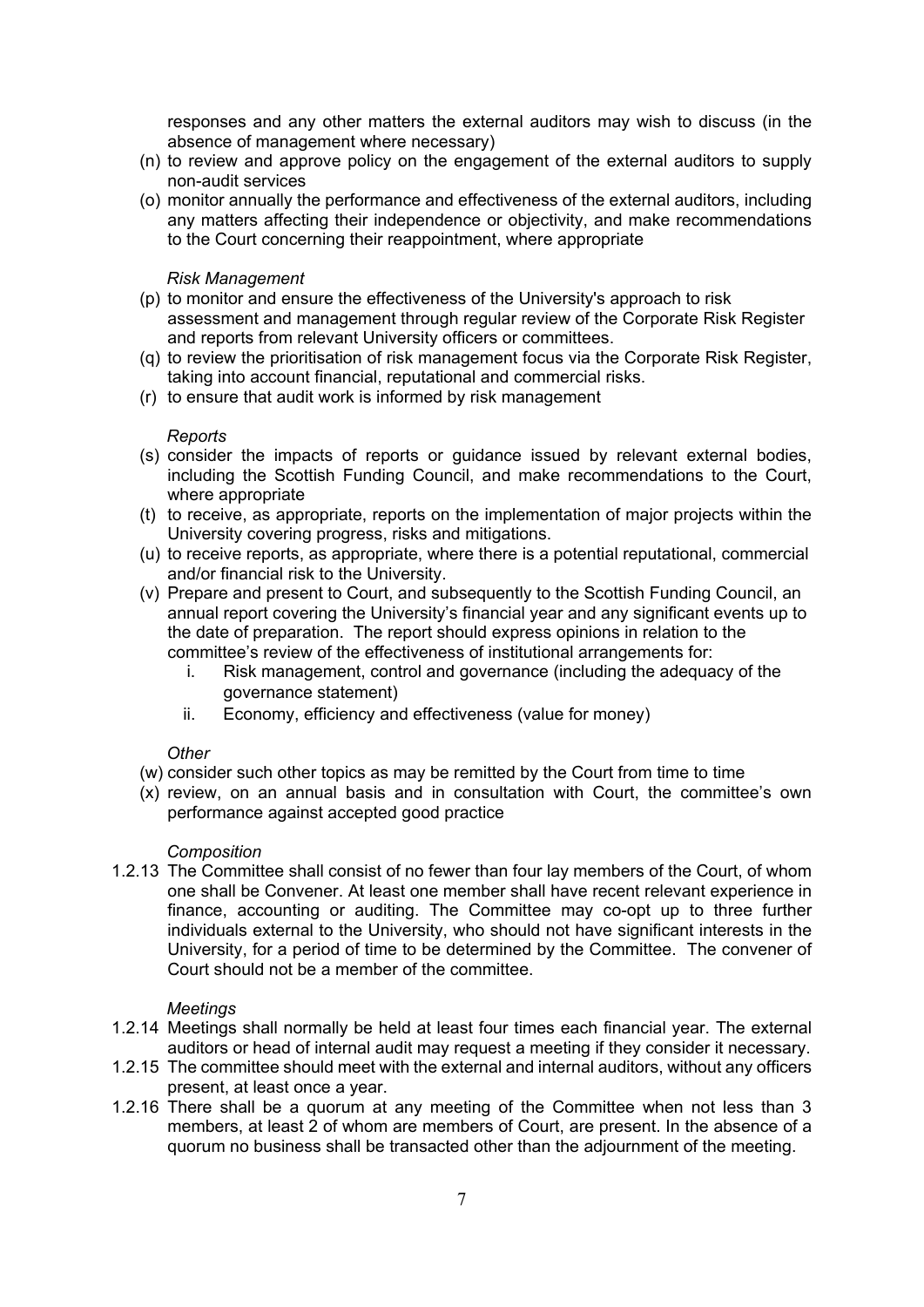#### **Court Business Group**

#### *Terms of Reference*

- 1.2.15 The Committee's purpose will be:
	- (a) To support the formulation, development and delivery of the University's strategy and long term sustainability;
	- (b) To consider and advise Court on strategic policy development across all aspects of the University's business, including the initiation of strategic policy reviews;
	- (c) To support and challenge the formulation of strategic and annual financial plans and forecasts aligned to the delivery of the Court's strategic plans;
	- (d) To consider the University's performance and progress against plan including review of quarterly Business Reports;
	- (e) To undertake other duties delegated to it by the Court as specified in the Scheme of Delegation.

#### *Composition*

- 1.2.16 The Committee will be composed of:
	- (a) The Convener of Court *ex officio* (in the Chair)
	- (b) The Vice-Convener of Court *ex officio*
	- (c) The Treasurer *ex officio*
	- (d) Up to two appointed lay members of Court
	- (e) The Principal *ex officio*
	- (f) The Vice-Principal *ex officio*
	- (g) The University Secretary
	- (h) The Chief Financial Officer
	- (i) An appointed student member of Court
	- (j) An appointed staff member of Court

#### **Court Membership Group**

#### *Terms of Reference*

- 1.2.17 The Committee's purpose will be:
	- (a) To consider nominations of named individuals to be considered as potential lay members of Court with the intention that said members, ideally, should represent a spread of expertise and skills;
	- (b) To consider the matter of succession planning in relation to membership of Court, the relevant committees of Court and to the University Committees which include representation from Court;
	- (c) To consider the nominations of the Deputy Conveners (by whatever title) and the length of term of such appointments;
	- (d) To make recommendations to Court on the above matters as and when appropriate;
	- (e) To consider succession planning for the office of the Chancellor, including considering named individuals as potential candidates for this office, and making recommendations to Court and Senate on this matter as and when appropriate.
	- (f) \*When a vacancy in the position of Convener of Court arises, to assume the role of appointing committee;

#### *Composition*

- 1.2.18 The Committee will be composed of:
	- (a) The Convener of Court *ex officio* (in the Chair)
	- (b) The Vice-Convener of Court *ex officio*
	- (c) The Treasurer *ex officio*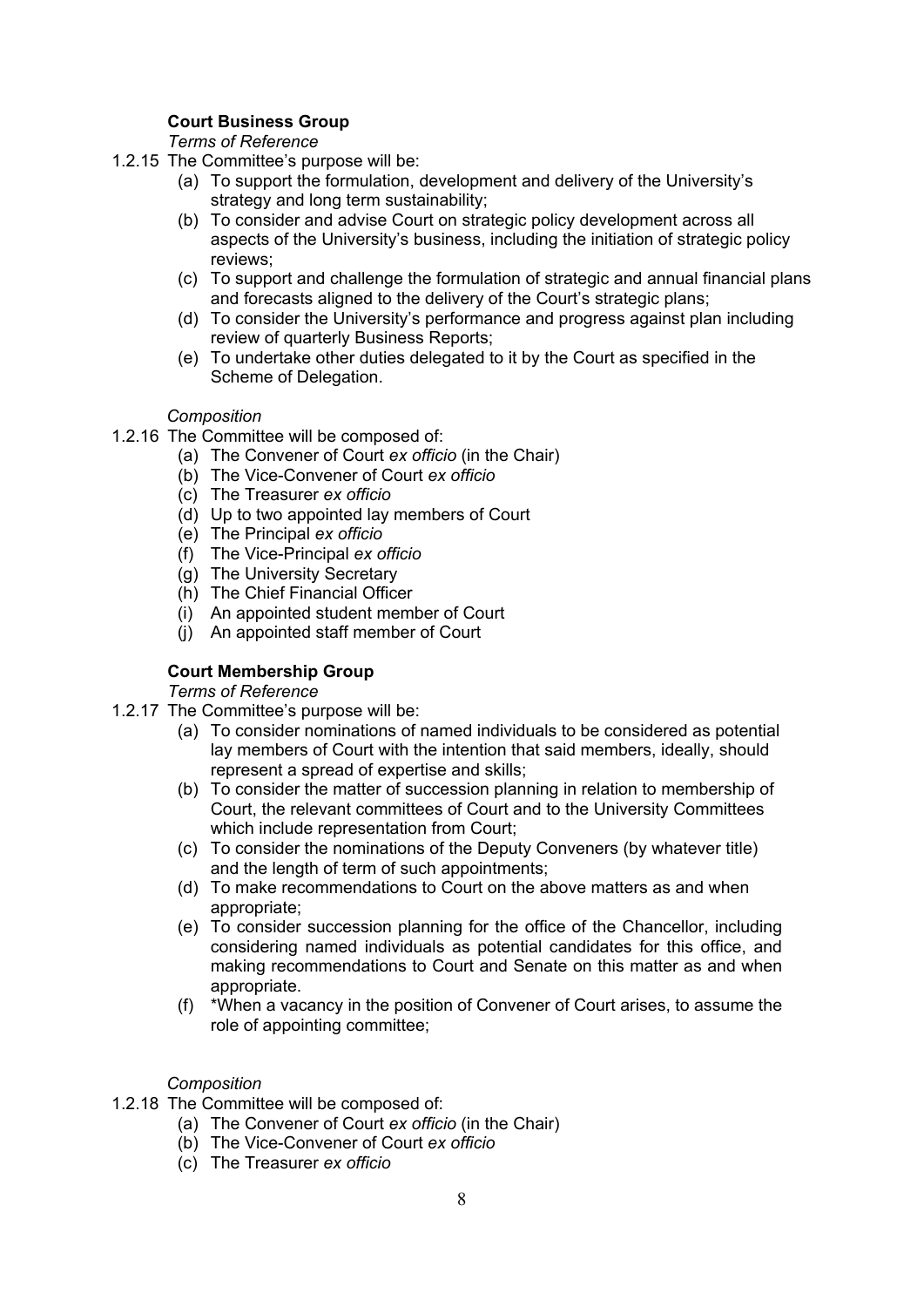- (d) The Deputy Convener of Court (Estates) *ex officio*
- (e) The Deputy Convener of Court (Staff) *ex officio*
- (f) The Principal *ex officio*
- (g) The Vice-Principal *ex officio*
- (h) An appointed student member of Court
- (i) An appointed staff member of Court
- (j) An appointed lay member of Court

*In attendance: The University Secretary and other senior officers, as appropriate*

*\*When assuming the role of appointing committee for the position of* Convener of Court*, the Convener of Court and any persons who wish to seek candidacy for the vacancy must recuse themselves from discussion of the vacancy and appointment process. The Vice-Convener of Court will normally assume the Chair unless that person wishes to be considered for the role of* Convener of Court.

# **Enterprise and Investment Committee**

*Terms of Reference*

- 1.2.19 The Committee's purpose will be:
	- (a) To review commercial investment proposals presented by the University's Commercial Investment Team and to make recommendations on investments in companies created by University staff and students, as well as license deals and other commercial joint ventures;
	- (b) To review commercial investment proposals presented by the University's Commercial Investment Team and to make recommendations on investment in companies with a strategic relationship with the University;
	- (c) To undertake an annual review of the University portfolio of shareholdings and make portfolio management recommendations;
	- (d) To undertake a quarterly review of the University's deal-flow pipeline of potential commercial investments (staff & students) and make recommendations to the University's Commercial Investment Team;
	- (e) To undertake an annual review of the University's management of commercial investment capital & fund management, licence deals, joint ventures and other venturing arrangements and make recommendations;
	- (f) To oversee the management of the Strathclyde Entrepreneur's Fund;
	- (g) To participate in an annual strategy session on the University commercial investment approach to review commercial investment operations and performance and its contributions to relevant University initiatives;
	- (h) To provide advice and support on a case by case basis direct to University portfolio companies;
	- (i) To support University commercial investment activities and related initiatives through attendance at University and University-related events;
	- (j) To promote the University commercial investment activities and related initiatives to relevant interested parties, including, investors, advisors, Government Ministers and public policymakers;
	- (k) To report to Court on the activities of the Enterprise and Investment Committee on a regular basis, including the production of an annual report

#### *Composition*

- 1.2.20 The Committee will be composed of:
	- (a) A lay member of Court (in the Chair)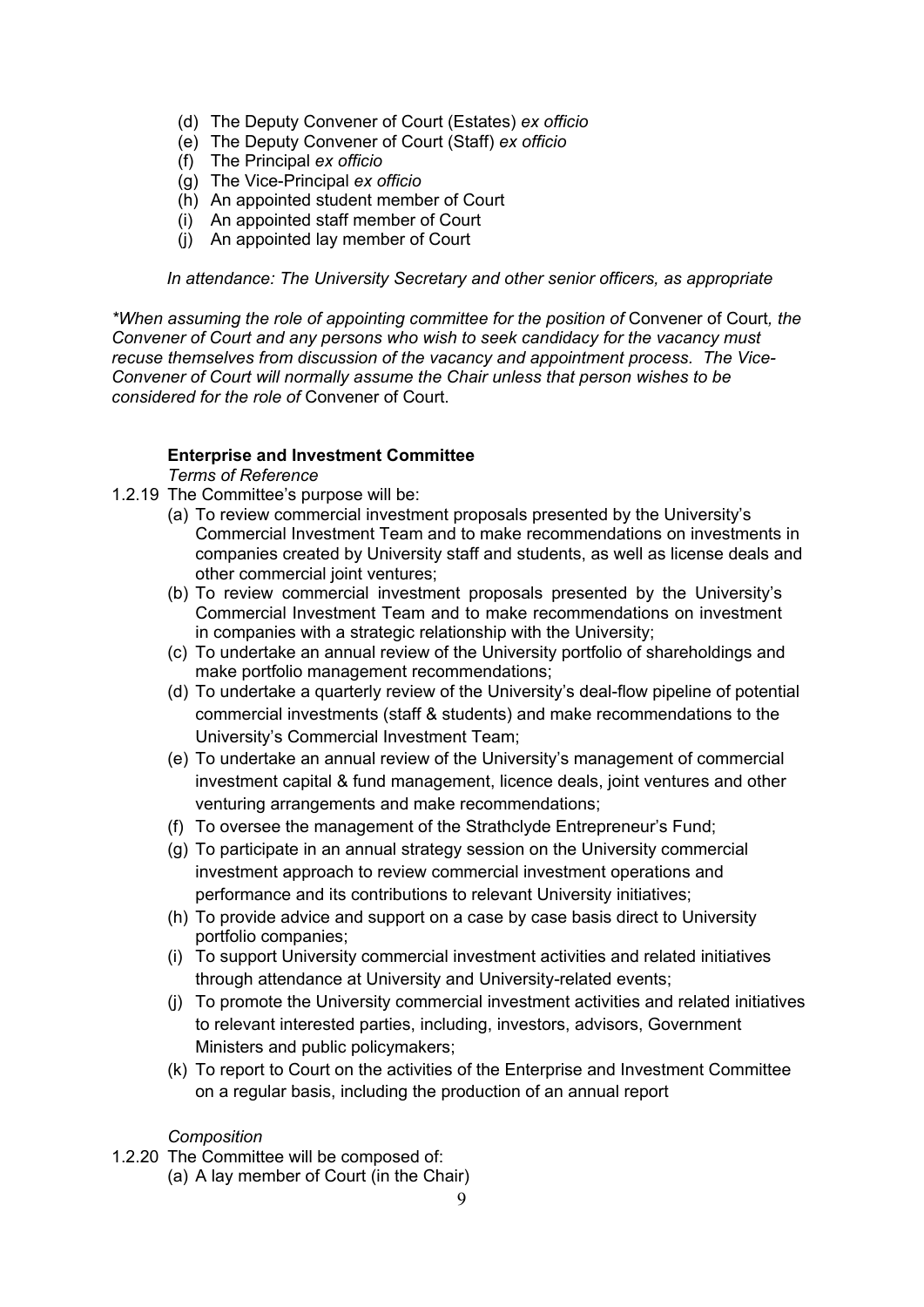- (b) The Chief Commercial Officer ex officio
- (c) The Principal ex officio
- (d) The Chief Financial Officer ex officio
- (e) The Treasurer ex officio
- (f) At least one other member of Court
- (g) Such other members that the Committee may wish to co-opt because of their expertise, either members of Court or individuals external to the University.

#### *Quorum*

1.2.21 At all meetings of the Committee, a presence of at least two ex officio members, one other lay member of Court and 2 co-opted members shall constitute a quorum for the transaction of business.

#### *Period of Office*

1.2.22 Members of the Enterprise and Investment Committee, other than *ex officio* members and lay members of Court, shall be appointed for an initial period of up to three years from the 1 August following their date of appointment and shall normally be eligible for re-appointment twice

#### **1.3 Main Strategic and Compliance Committees**

#### *Period of Office*

1.3.1 Members of committees, other than ex officio members and student members nominated by the Council of the Students' Association, shall normally be appointed for a period of three years from the 1 August following their date of appointment and shall normally be eligible for re-appointment for only one further consecutive period of three years.

#### **Staff Committee**

#### *Terms of Reference*

- 1.3.2 The Staff Committee is responsible for the strategic oversight of strategy and policy in relation to staffing matters as well as monitoring compliance with all relevant legislation and providing assurance to the Court on such matters.
	- In particular the Committee is responsible for
		- (a) the University staffing strategy and ensuring that it is consistent with the overall University strategy, and for proposing this to the Executive Team to ensure consistency with the wider strategic investment framework;
		- (b) the scrutiny of policies and procedures to ensure that the University continues to attract, reward and retain the calibre of staff it requires to achieve its aims as set out in the Strategic Plan;
		- (c) taking account of the wider external environment to ensure that the terms and conditions of employment for all staff remain appropriate and sustainable, and for reaching agreement on these following consultation with the Campus Unions;
		- (d) staff development and performance management systems and monitoring the effectiveness of these;
		- (e) ensuring compliance with any relevant legislative or professional requirements relating to the employment of staff;
		- (f) ensuring that the staffing profile is such that it will ensure delivery of the University's aims as set out in its strategic plan;
		- (g) regularly reviewing the staffing strategy to ensure that it remains relevant and sustainable.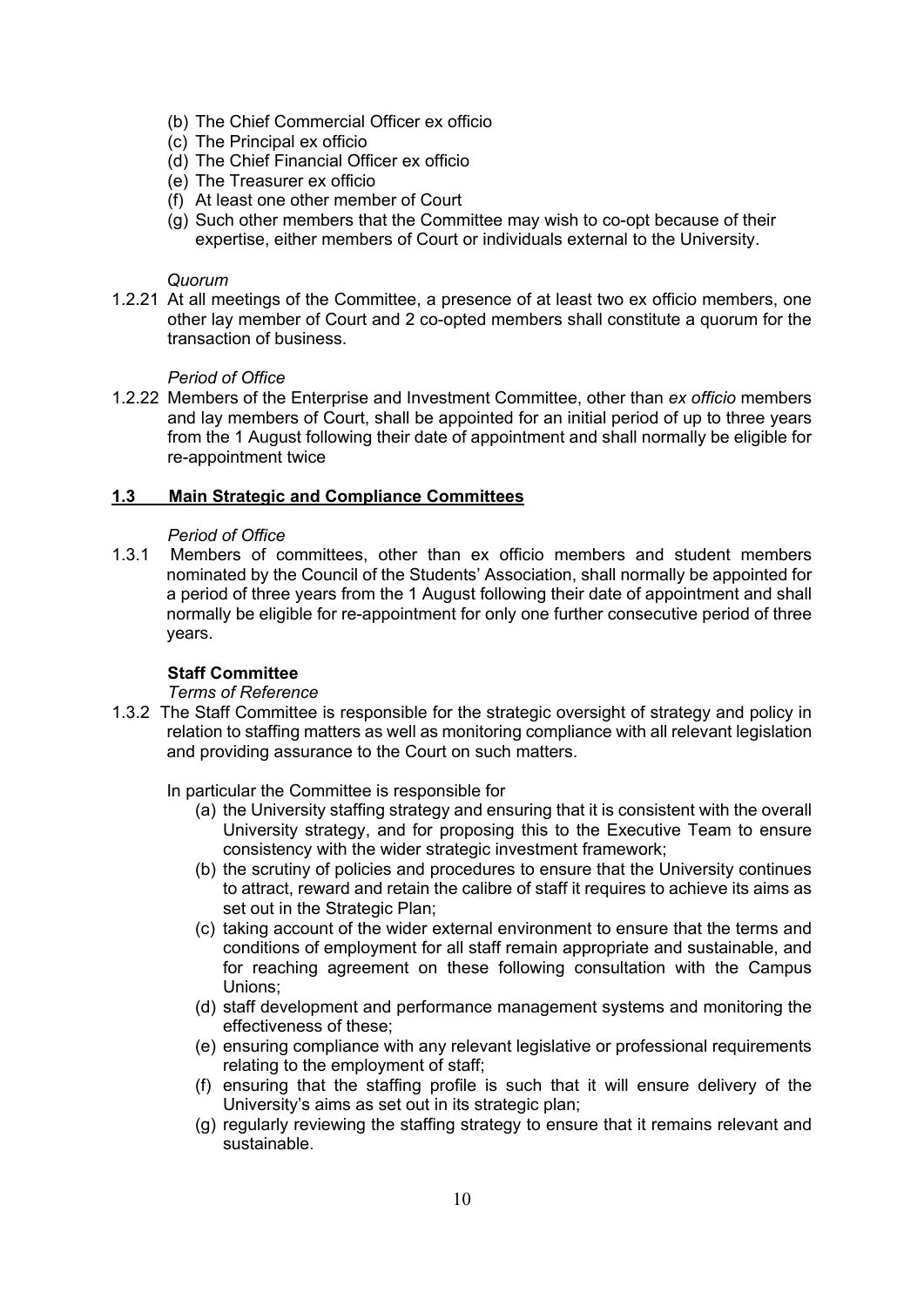*Composition*

- 1.3.3 The Committee will be composed of:
	- (a) Vice-Principal/Deputy Principal *ex officio* Convener
	- (b) Principal *ex officio*
	- (c) Deputy Convener of Court (Staff) *ex officio*
	- (d) One further lay member of Court
	- (e) Two Senior members of staff with staff management experience appointed by Senate
	- (f) Chief Financial Officer *ex officio*
	- (g) Director of Human Resources *ex officio*
	- (h) Such other members as the Committee may wish to co-opt because of their expertise.

Any matter relating directly to the pay and conditions of members of the Staff Committee will be considered by the Remuneration Committee. Any matter which may represent a less direct conflict of interest for a member of the Staff Committee will be declared by that member, so allowing the Staff Committee to consider whether the Remuneration Committee should consider the matter or whether it should be considered by the Staff Committee in the absence of that member.

#### **Estates Committee**

*Terms of Reference*

- 1.3.4 The Estates Committee is responsible for strategic oversight of the University estates strategy and ensuring that it is consistent with the overall University strategy. On behalf of the Court and reporting to the Executive Team, the remit of the Estates Committee will be as follows:
	- (a) to advise the Executive Team on the need for revisions to the Estates Development Framework (EDF) arising from strategic issues generated by the Court, Senate, Executive Team, Faculties, Committees and external agencies;
	- (b) to update the Estates Development Framework (EDF) annually, ensuring the achievement of a fit for purpose sustainable estate;
	- (c) to bring forward detailed proposals, including a detailed business case, for each major project, acquisition and disposal identified by the Executive Team as a strategic priority;
	- (d) to make recommendations to the Executive Team on estates policies (including space management, asset management, maintenance and sustainability), the use of Capital Projects funded from Revenue (CPR) budget and any significant changes required for the delivery of previously approved projects;
	- (e) to provide the Estates Management Team with support and guidance on related issues, taking account of the schedule of delegated authority

#### *Composition*

- 1.3.5 The Committee will be composed of:
	- (a) The Principal *ex officio*
	- (b) A Senior Officer appointed by the Executive Team (Chair)
	- (c) The Deputy Convener of Court (Estates) *ex officio*
	- (d) The Treasurer *ex officio*
	- (e) The Chief Financial Officer *ex officio*
	- (f) *The Chief Commercial Officer ex officio*
	- (g) The University Secretary *ex officio*
	- (h) Two representatives of Senate
	- (i) A student nominated by the Students' Association
	- (j) The Director of Estates Services *ex officio*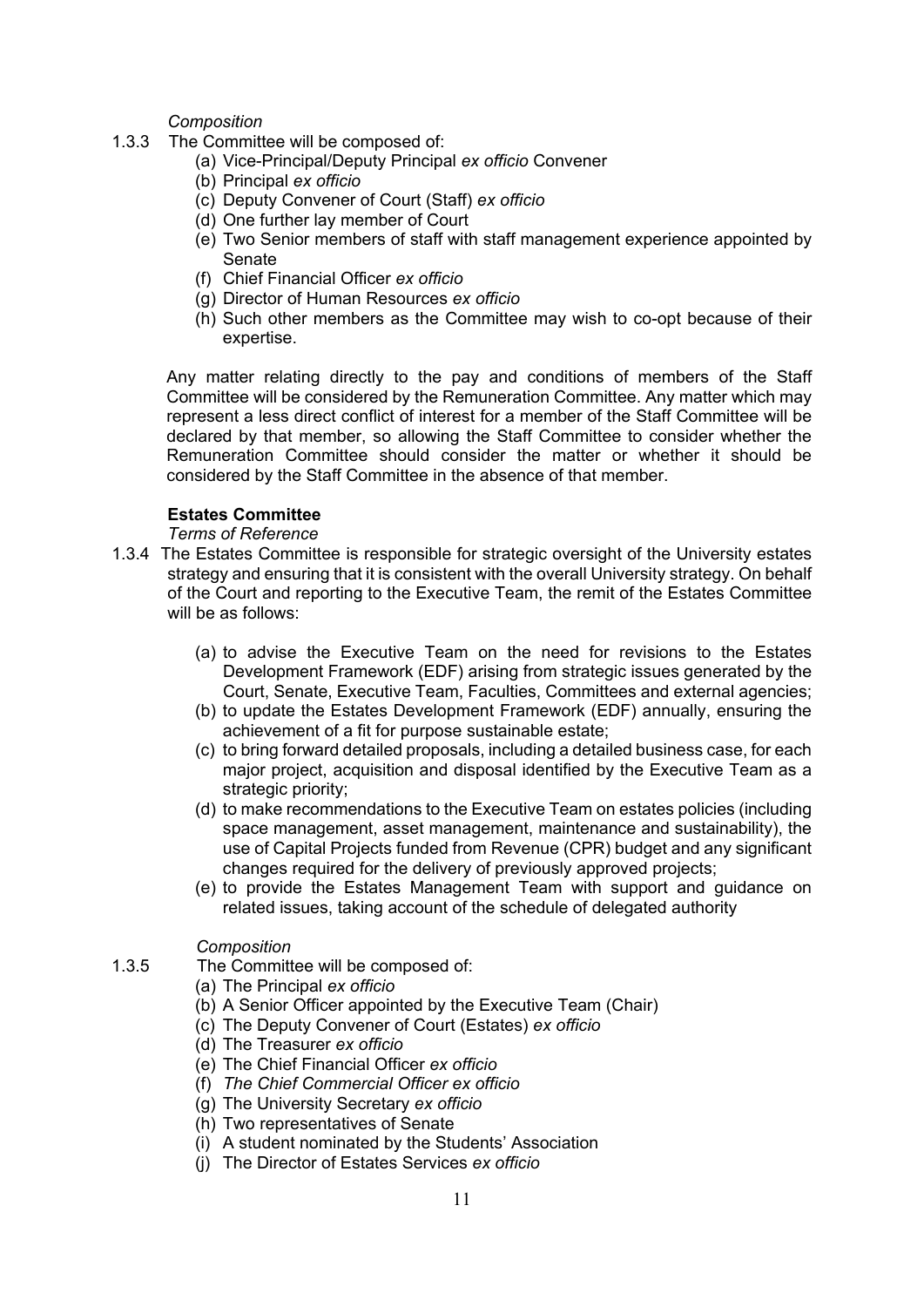In attendance: Staff from Estates Services and Finance as required.

Such other members as the Committee may wish to co-opt because of their expertise.

#### **Research and Knowledge Exchange Committee** *Terms of Reference*

1.3.6 The Research and Knowledge Exchange Committee (RKEC) is responsible for oversight of strategy and policy, and monitoring of their implementation, to ensure efficacy and performance enhancement in research, knowledge exchange, and innovation activity across the University, as aligned with delivery of the University's Strategic Plan and the targets therein.

RKEC is responsible for:

- (a) strategy and policy for research, knowledge exchange, and innovation activity, and for proposing this to the Executive Team in alignment with the delivery of the University's Strategic Plan;
- (b) monitoring the implementation of the University Strategy, tracking key university targets for R&KE, and considering a broader range of indicators of successful R&KE activity, including international activity, development of our research community, our enterprise and innovation activity, and our broader reputation;
- (c) stimulating the creation of strategic relationships for the institution, nationally and internationally, with appropriate academic, policy, and industrial organisations;
- (d) ensuring that guidance and codes of practice for staff and students within the areas of R&KE meet the University's needs, follow best practice, and are aligned to guidance of government, research councils, and other key stakeholders;
- (e) ensuring the University complies with concordats and agreements entered into with regards to research and knowledge exchange; and
- (f) formally overseeing the policy for the formation of a spin-out company, and more broadly the policy for commercialisation of the University's intellectual property; and
- (g) developing and implementing strategic projects in support of research and knowledge exchange.

#### *Composition*

- 1.3.7 The Committee will be composed of:
	- (a) Associate Principal Research and Knowledge Exchange (Convenor)
	- (b) Deputy Associate Principals Research and Knowledge Exchange ex officio
	- (c) Chief Commercial Officer ex officioDirector of Research and Knowledge Exchange Services (RKES) ex officio
	- (d) Assistant Director, Research and Knowledge Exchange Services (RKES) ex officio
	- (e) Research Policy Manager (RKES) ex officio
	- (f) The Principal ex officio
	- (g) Director of Industry & Innovation Engagement (IIE) ex officio
	- (h) Director of Strathclyde Doctoral School (SDS) ex officio
	- (i) PhD Student representative
	- (j) Research Staff representative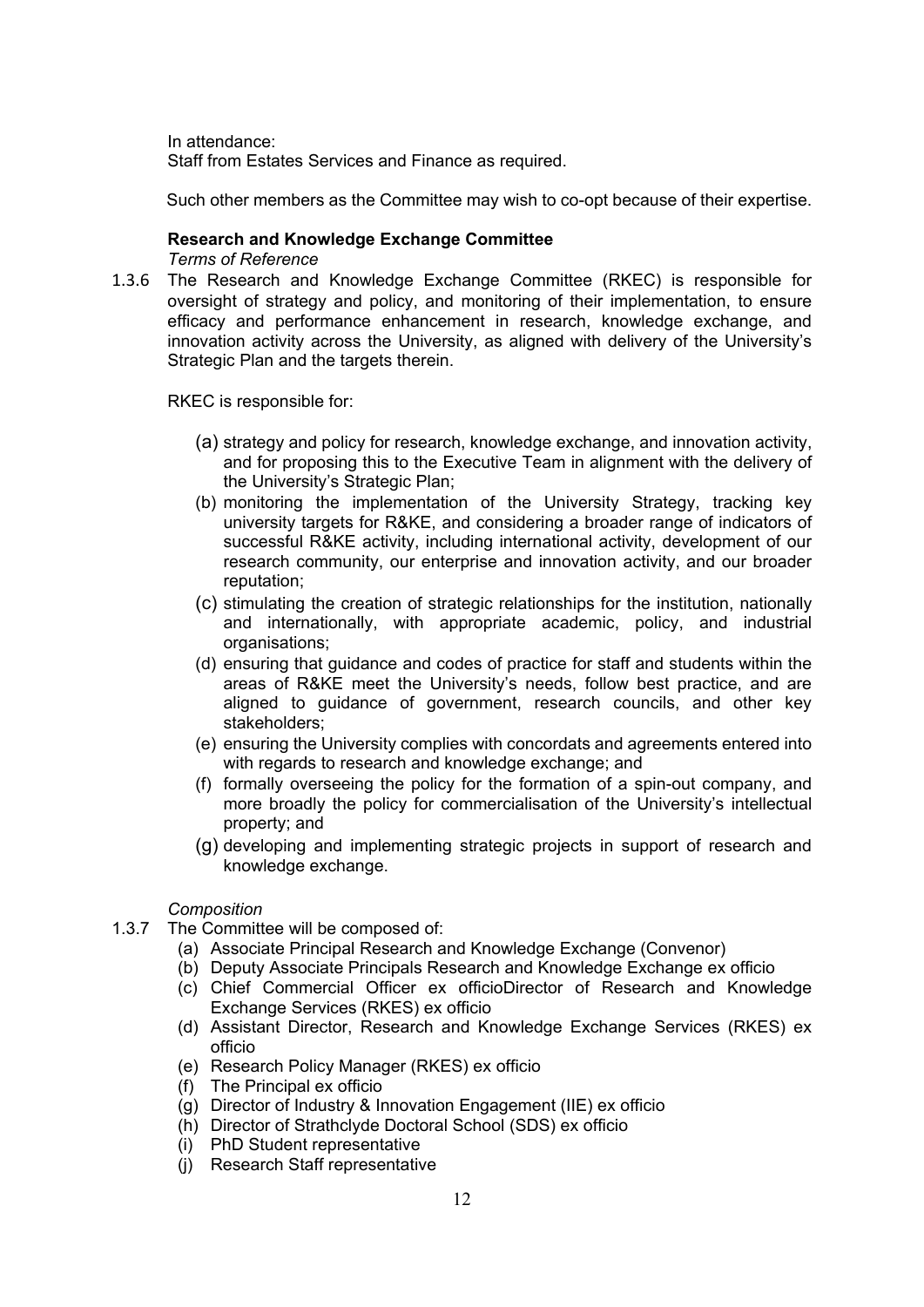- (k) Vice Deans of Research and Knowledge Exchange ex officio
- (l) Organisational and Staff Development Unit (OSDU) Manager ex officio
- (m) Such other members as the Committee may wish to co-opt because of their expertise

#### **Education Strategy Committee**

#### *Terms of Reference*

1.3.8 Education Strategy Committee is responsible for Education to the University Senate, Court and the Executive Team. The Education Strategy Committee, established by the delegation of Senate, is strategic in outlook, providing a forum to facilitate and encourage the development of academic strategy and discuss and promote academic developments, whether internally driven or externally. It has the primary responsibility and accountability for Education to the University Senate, Court and the Executive Team.

In particular the Committee is responsible for

- (a) Reviewing and updating the Education Strategy.
- (b) Setting priorities for deliverables within Education Strategy for the year.
- (c) Reviewing and responding appropriately to external initiatives and developments.
- (d) Overall responsibility for delivery of the strategy through the other committees and groups.
- (e) Development and delivery of the Learning Enhancement Framework.
- (f) Approval and endorsement of education policies.

#### *Composition*

- 1.3.9 The Committee will be composed of:
	- (a) Vice Principal (Convener)
	- (b) Two Deputy Associate Principals Learning and Teaching ex officio
	- (c) Four Vice-Deans (Academic) ex officio
	- (d) One member of the Senate appointed by the Senate
	- (e) President Students' Association
	- (f) Vice President Education, Students' Association
	- (g) Director of Student Experience
	- (h) Director of Education Enhancement

#### **Information Strategy Committee**

#### *Terms of Reference*

1.3.10 Reporting to the Executive Team, the Information Strategy Committee is responsible for all matters of corporate information strategy and for ensuring that the strategic direction of all information resources within the University are consistent with the institution's strategic ambitions. Accordingly, the University's information strategy and resources will aim to directly enhance performance and outcomes relating to teaching, learning, research, knowledge exchange, and student experience.

#### The Committee is responsible for:

- (a) The development, implementation, and review of a Corporate Information Strategy that is progressive in its aims, sustainable, and consistent with the overall University strategy, and for proposing this to the Executive Team to ensure consistency with the wider strategic investment frameworks
- (b) The strategic oversight and prioritisation of corporate information needs and proposing these to the Executive Team for approval, including planning budgets for the related projects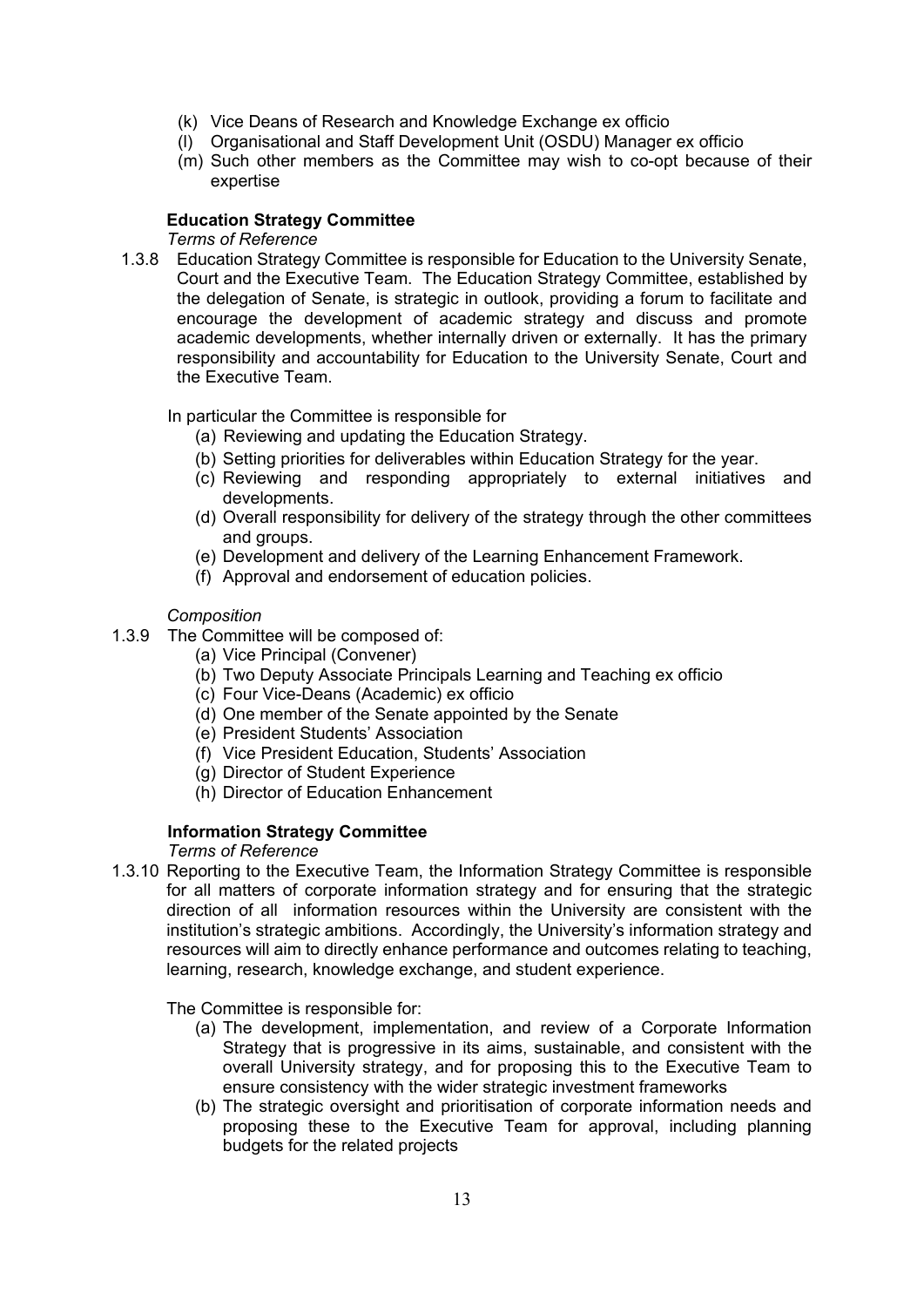- (c) The strategic oversight of the deployment of information resources across the University to ensure opportunities to improve both strategic delivery and operational effectiveness and increase value for money of information services provision are harnessed to the fullest potential
- (d) Ensuring compliance with any legislative or professional requirements relating to information resources and their use
- (e) Engaging with sector-wide initiatives and benchmarking the University's strategy, policies, and practices nationally and internationally.
- (f) The Committee will establish such sub-committees as deemed necessary by the Convener and Committee.

#### *Composition*

- 1.3.11 The Committee will be composed of:
	- (a) Chief Digital and Information (Convener)
	- (b) The Chief Financial Officer
	- (c) University Compliance Officer
	- (d) The Director of Information Services
	- (e) Convener of Sub-Committee(s)
	- (f) Associate Principal & Executive Dean of each Faculty
	- (g) Director of Continuous Improvement
	- (h) Director of Strategic Planning
	- (i) Deputy Director Information Services & Head of IT Services
	- (j) Head of Programme Management Office
	- (k) Representation from the University of Strathclyde's Students' Association
	- (l) Additional expertise co-opted by the Convener as required

#### **Quality Assurance Committee**

*Terms of Reference*

1.3.12 The Quality Assurance Committee has responsibility for the operational delivery of the education strategy and reports to the Education Strategy Committee on progress within key prioritised areas.

In particular the Committee is responsible for

- (a) NSS and other student-experience surveys
- (b) Examination monitoring
- (c) Progress and awards
- (d) External Examiners' Reports
- (e) Faculty Annual Reports: Quality Assurance and Enhancement
- (f) Partnerships, joint awards, etc, with other institutions, UK and overseas
- (g) Institutional-led Reviews
- (h) Monitoring of student appeals and discipline and effectiveness of process(es)
- (i) Ordinances and Regulations
- (j) External reporting e.g. to the QAA
- (k) Oversight of Updates to the University's Regulatory Framework
- (l) Education Risk Register
- (m)Oversight of the University's partnership with International Study Centre (ISC)
- (n) Recommend for approval, implementation, monitoring and evaluation of academic policies
- (o) Ratifying decisions made by the Boards of Study in relation to the creation and amendment of student prizes

#### *Composition*

*1.3.*13 The Committee will be composed of: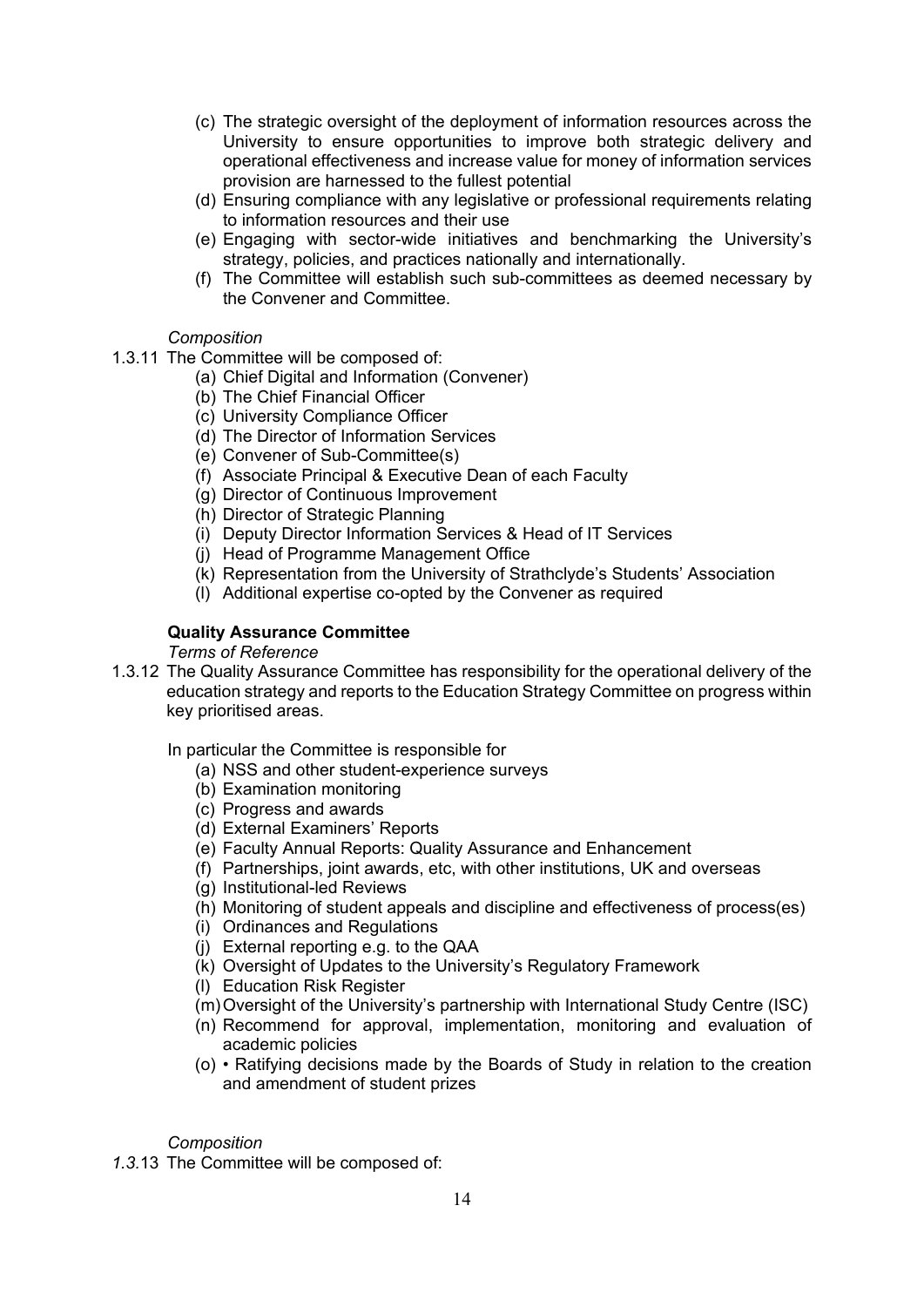- (a) Deputy Associate Principal Learning and Teaching ex officio (Convener)
- (b) Convener of LEC
- (c) Four Vice-Deans (Academic) ex officio
- (d) One member of Senate appointed by the Senate
- (e) Two students appointed by the Students' Association
- (f) Assistant Faculty Managers (or equivalent) ex officio
- (g) Two or Three Professional Services Managers

#### **1.4 Faculties, Boards of Study and Departments**

#### **Faculties, Boards of Study and Departments/Schools**

1.4.1 Boards of Study for each of the Faculties listed in Ordinance 2.2 are constituted in terms of Ordinance 2.2.4 and Regulation 1.7. Departments are established by the Court in accordance with the provisions of Statute 2.1.2 and allocated to Faculties by the Senate in accordance with the provisions of Ordinance 2.2. Each Department is allotted a reference code which is used as the first two characters of the class codes published in course regulations to define the Department offering the class. The codes allocated are also published as part of course regulations.

#### **1.5 Committees of the Senate**

#### **Senate Appeals Committee**

*Terms of Reference*

- 1.5.1 To make decisions on behalf of Senate on appeals from students against decisions of Boards of Study and Boards and Committees of Examiners.
- 1.5.2 To keep under review and make recommendations to Senate on all matters relating to appeals from students at Board of Study and Senate levels.

#### *Composition*

- 1.5.3 The Committee will be composed of:
	- (a) A Senior Officer or Associate Deputy Principal (Convener)
	- (b) Two members drawn from a panel composed of academic staff appointed by Senate with a minimum of two members drawn from the Senate membership of each Faculty, to exclude any member of the Panel who has been a party to consideration of the appeal at a lower level.

#### **Senate Discipline Committee**

#### *Terms of Reference*

- 1.5.4 To consider and make recommendations to Senate on matters of policy relating to student discipline.
- 1.5.5 To consider individual disciplinary cases in accordance with the provisions of the Regulations for Student Discipline.

#### *Composition*

The Committee will be composed of:

- (a) A Senior Officer or Associate Deputy Principal (other than the Vice-Principal) who shall be Convener except that, in the absence of a Senior Officer, one of the Senate members identified in (b) below shall be elected Convener for that meeting;
- (b) Two members from a panel composed of academic staff appointed by the Senate with a minimum of three members drawn from the Senate membership of each Faculty. The Senate representatives shall hold office for a period of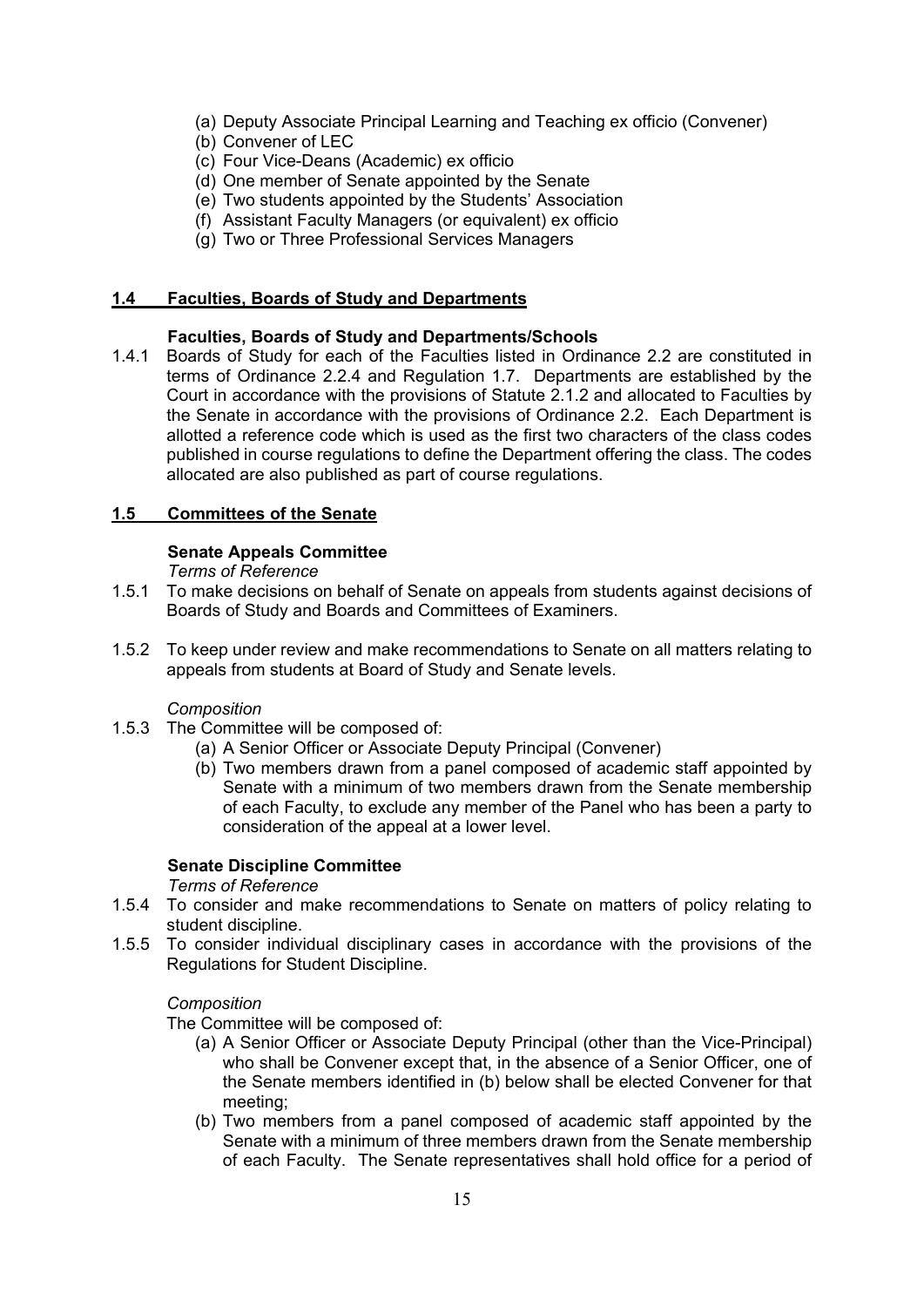three years from the first day of August following the date of their appointment. They shall, however, cease to be members of the Committee on ceasing to hold the appointment by virtue of which they became members. Members shall be eligible for re-appointment; and

(c) Two members of the Council of the Students' Association.

#### **Senate Discipline Appeals Board**

*Terms of Reference*

1.5.6 To consider appeals against decisions of the Senate Discipline Committee regarding disciplinary offences of a major or serious nature

#### *Composition*

- 1.5.7 The Committee will be composed of:
	- (a) The Vice-Principal, or nominee, who shall be Convener;
	- (b) Two members from a panel composed of academic staff appointed by the Senate with a minimum of three members drawn from the Senate membership of each Faculty. The Senate representatives shall hold office for a period of three years from the first day of August following the date of their appointment. They shall, however, cease to be members of the committee on ceasing to hold the appointment by virtue of which they became members. Members shall be eligible for re-appointment; and
	- (c) Two members of the Council of the Students' Association

#### **Higher Doctorates Committee**

#### *Terms of Reference*

- 1.5.8 To undertake an initial internal assessment of the application against the criteria for award, as outlined within s20.5 of the University's Course Regulations for Graduate and Postgraduate Awards and Degrees, following notification by the Associate Principal & Executive Dean of the relevant Faculty Office.
- 1.5.9 To nominate the Examiners for all candidates for Higher Doctorate degrees, if satisfied that the application should proceed to formal external examination.
- 1.5.10 To receive and consider the Examiners' Reports and to make recommendations on these to Senate.
- 1.5.11 If the application is not deemed to be of sufficient merit to proceed to formal examination, to notify the applicant.

#### *Composition*

- 1.5.12 The Committee will be composed of:
	- (a) Principal (ex officio)
	- (b) Vice Principal (ex officio) (Convener)
	- (c) The Associate Principal & Executive Dean of the appropriate Faculty\*
	- (d) Two senior members of the academic staff selected by the Vice Principal after consultation with the Associate Principal & Executive Dean\*\*

*\*Where the Associate Principal & Executive Dean is a candidate for a higher doctorate the Vice Principal should select an officer of equivalent rank from the Faculty which is nearest to the field of study of the submission under examination.*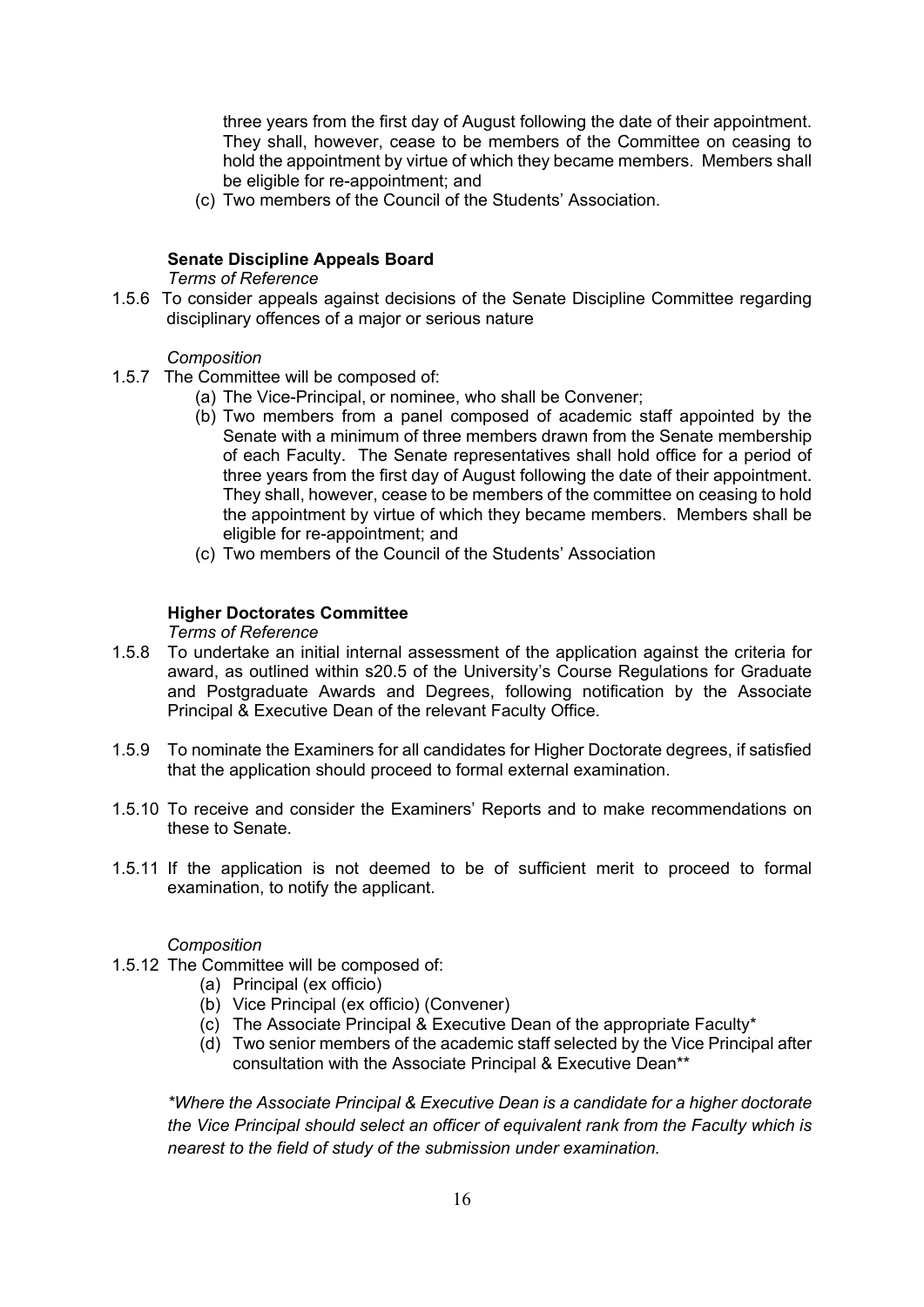*\*\*Any member of academic staff recommending a candidate for a Higher Doctorate is precluded from membership.* 

1.5.13 The Higher Doctorate Committee reports through the Senate Business Committee to Senate.

#### **1.6 Regulations for Committees of the Senate**

1.6.1 The terms of reference, composition and membership of each committee shall be reviewed by the Senate as appropriate.

#### **Period of Office**

- 1.6.2 Members of committees of the Senate other than *ex officio* members and student members nominated by the Council of the Students' Association shall normally be appointed for a period of three years from 1 August following the date of their appointment and shall be eligible for re-appointment for only one further consecutive period of three years.
- 1.6.3 Notwithstanding the above and in order to effect rotation of membership the initial period of service of one-third of the members of a committee other than the *ex officio* members and student members nominated by the Council of the Students' Association shall be one year and the initial period of service of a further third of the members of a committee other than *ex officio* and student members shall be two years.
- 1.6.4 Student members of committees of the Senate shall be nominated by the Council of the Students' Association in October of each year for the whole of that academic year, and shall be eligible for re-nomination; but no student member may serve for a period longer than that to which they would have been entitled had they been a member of staff.
- 1.6.5 Members of committees of the Senate whether they are members *ex officio* or by nomination shall cease to be members when they cease to hold the office or to be qualified for the nomination in respect of which they have been appointed.

#### **Vacancies and Resignations**

- 1.6.6 In the event of a vacancy in the membership of a Senate committee the committee may fill the vacancy by special co-option. Members so co-opted shall hold office until the next annual appointment of members by the Senate and shall be eligible for appointment on that occasion.
- 1.6.7 At the annual review of membership a vacancy which has arisen during the previous year shall be filled by the appointment of a new member for a period equivalent in duration to the unexpired period of service of the member whose demission has caused the vacancy.
- 1.6.8 A member, other than an *ex officio* member, of a Senate committee may resign in writing addressed to the Committee Manager.

#### **Co-opted Members**

1.6.9 A committee of the Senate shall be permitted to nominate to its membership a number of co-opted members which shall not exceed one third of the total membership of the committee. Members so co-opted shall hold office until the next annual appointment of members by the Senate and shall be eligible either for appointment as members or for re-appointment as co-opted members on that occasion.

#### **Convener**

1.6.10 Unless a convener has been designated by the Senate a committee shall elect a convener from among the members of the committee.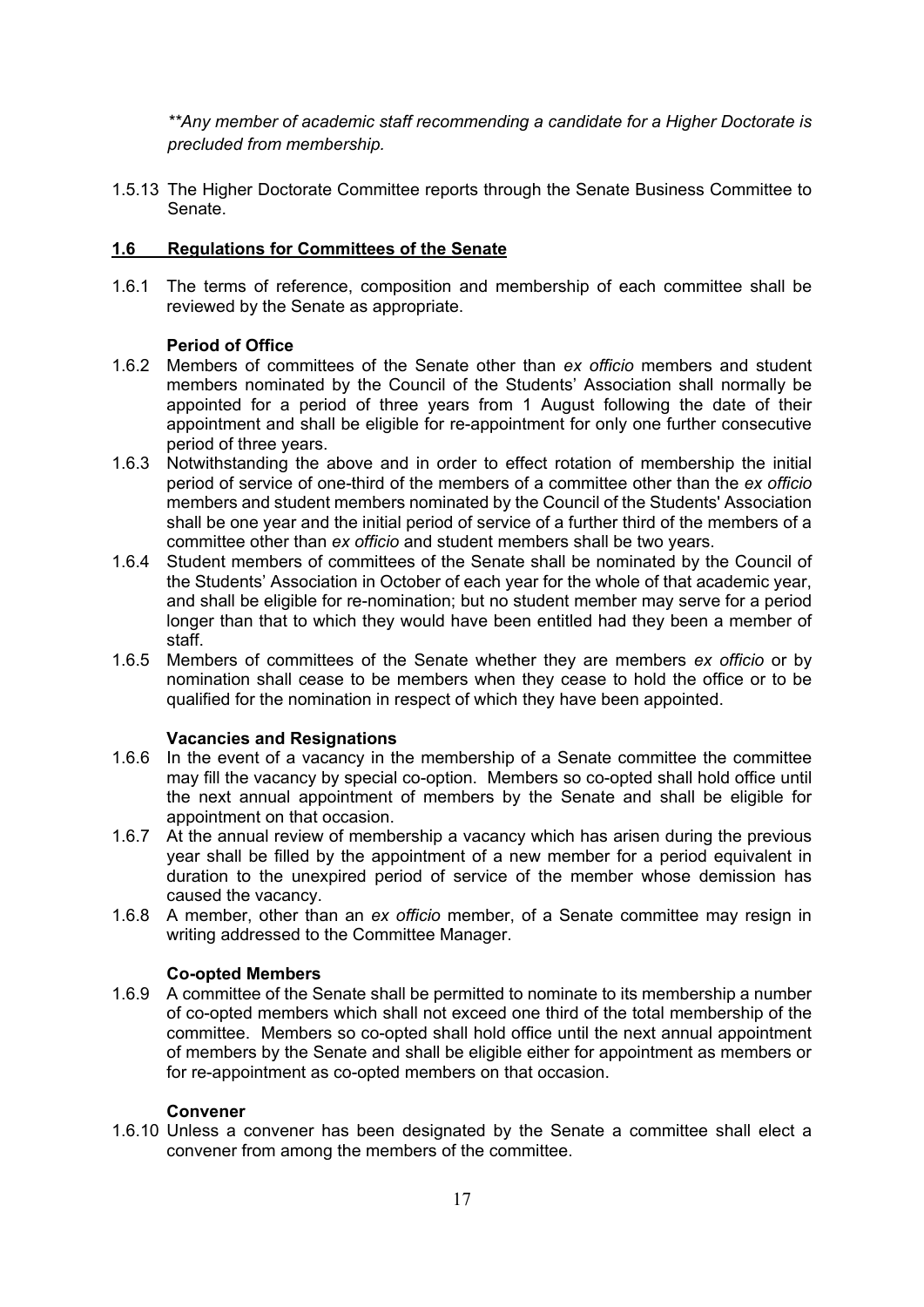1.6.11 In the absence of a convener *ex officio* or by nomination, a committee, provided there is a quorum, shall elect a convener for the meeting.

#### **Procedure**

- 1.6.12 When a vote is taken the matter in question shall be determined by a simple majority of the members present and voting. The convener shall have both a deliberative and a casting vote.
- 1.6.13 Subject to the authority of these regulations and of the Senate, committees shall have the power to determine the procedure to be followed at meetings. A committee of the Senate may formally give to its convener the power to make decisions on its behalf between meetings. Such decisions to be homologated at the next formal meeting of the committee.

#### **Quorum**

1.6.14 The Senate Discipline Committee and Senate Discipline Appeals Board will be quorate when all five members (including the Convener) are present. For other committees of the Senate, there shall be a quorum when not less than half of the members of the committee are present.

#### **1.7 Constitution of Boards of Study**

#### *Membership*

A Board shall normally consist of the following persons (or such other persons as shall from time to time be carrying out the functions of the persons named below):

#### *Ex officio members*

- 1.7.1 The following members of the academic staff of the Faculty:
	- (a) The Executive Dean
	- (b) the Vice-Dean(s)
	- (c) the Associate Dean(s)
	- (d) the Heads of Departments/Schools

#### *Elected members*

1.7.2 Such numbers of the academic (including Teaching, Research and Knowledge Exchange) staff of the Faculty, as is necessary to ensure that the number of elected members exceeds the number of *ex-officio* members and that each Department/School has appropriate representation.

#### *Co-opted members*

1.7.3 A number of persons who may be co-opted by the Board not exceeding one-quarter of the number of members holding office under Regulations 1.7.1 and 1.7.2.

#### *Attendees*

1.7.4 The Board of Study may invite to attend some or all meetings of the Board such persons as are considered to have an interest in matters to be discussed by the Board, including but not confined to, representatives from the Undergraduate and Postgraduate students of the Faculty.

#### *Elections and Periods of Office*

- 1.7.5 The Executive Dean shall hold office in accordance with published policies and procedures, pursuant to the Ordinances.
- 1.7.6 The Vice-Dean(s) and Associate Dean(s) shall hold office in accordance with published policies and procedures, pursuant to the Ordinances.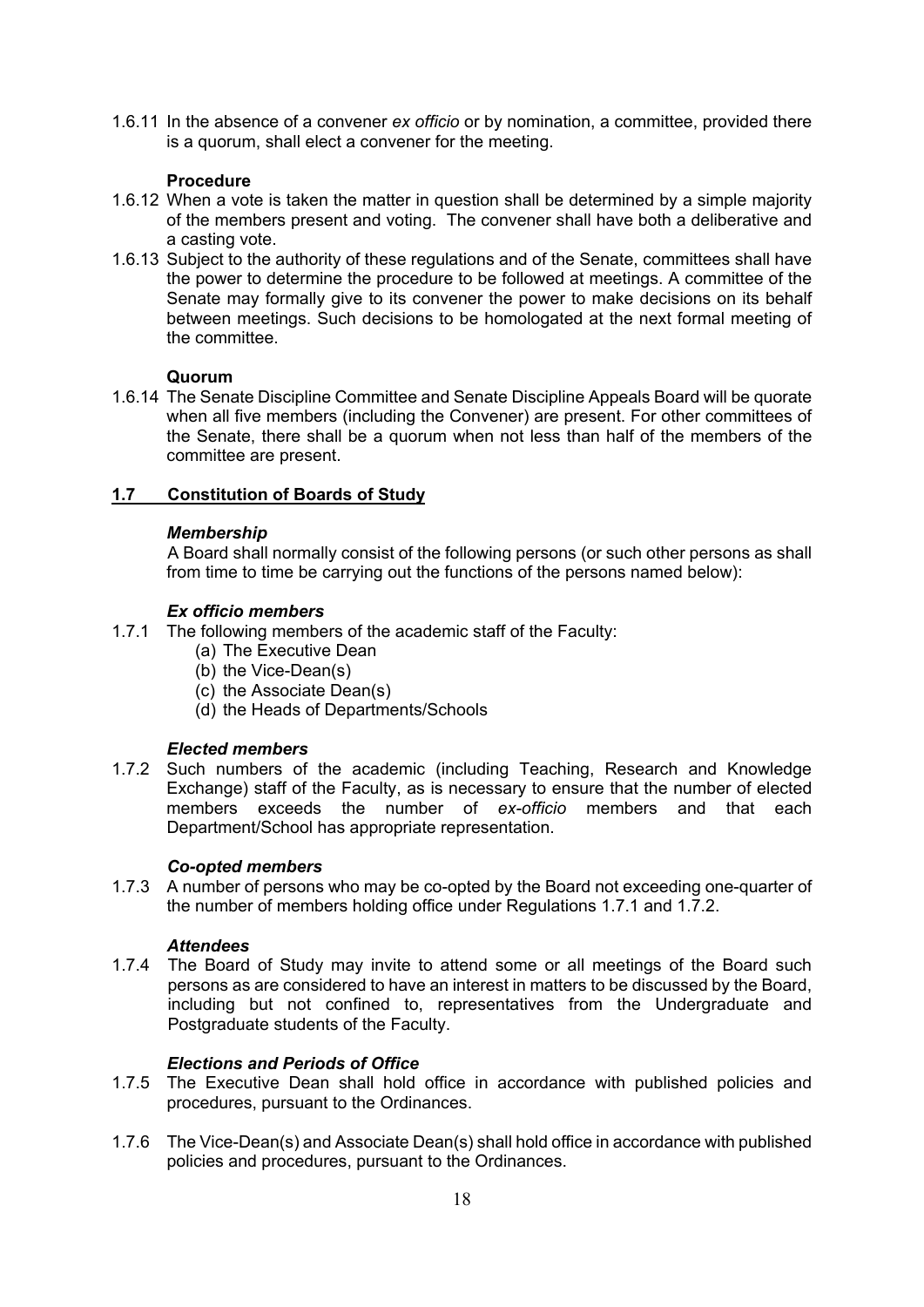- 1.7.7 The elected members of each Board shall be elected by those members of the academic staff (including Teaching, Research and Knowledge Exchange) of the Faculty in such a manner as may be decided the Faculty concerned. They shall hold office for a period of three years commencing on the first day of August in the year in which they are elected.
- 1.7.8 Elected members who are about to retire shall be eligible for re-election but shall not hold office for more than two consecutive periods of three years except by permission of the Board concerned.
- 1.7.9 The co-opted members of the Board shall hold office for one year and shall be eligible for re-appointment.

#### *Clerk to a Board*

1.7.11 A member of the administrative staff of the Faculty shall act as Clerk to the Board and shall be responsible for keeping minutes and preparing reports to the Senate of the business of the Board and for carrying out the instructions of the Board.

#### *Powers and Functions*

- 1.7.12 Subject always to the provisions of the Charter and Statutes a Board shall have the following powers and functions:
	- (a) To make recommendations to the Senate:
		- i. on all matters relating to the Faculty concerned and on matters referred to it by the Senate;
		- ii. for the establishment of Boards of Examiners and the appointment of examiners;
		- iii. on Ordinances and Regulations dealing with any matter relating to the Faculty;
		- iv. for the award of degrees (other than honorary degrees), diplomas, certificates and other awards;
		- v. concerning the advancement and extension of the work of the Faculty.
	- (b) To administer and supervise:
		- i. the admission of students;
		- ii. the progress of students.
	- (c) To discuss, when appropriate in consultation with other Boards of Study, matters of interest to the Board.
	- (d) To review, amend, refer back, control or disallow any act of any committee of the Board and to give directions to any committee of the Board.
- 1.7.13 to 1.7.20 (Numbers not used)

#### *Meetings and Procedure*

#### **Meetings**

- 1.7.21 There shall normally be four ordinary meetings of each Board per session.
- 1.7.22 If no business has been notified to the Clerk of a Board at least ten days before the due date of an ordinary meeting it shall be competent for the Executive Dean to cancel the ordinary meeting by written notice to all members of the Board at least five working days before the date of the meeting.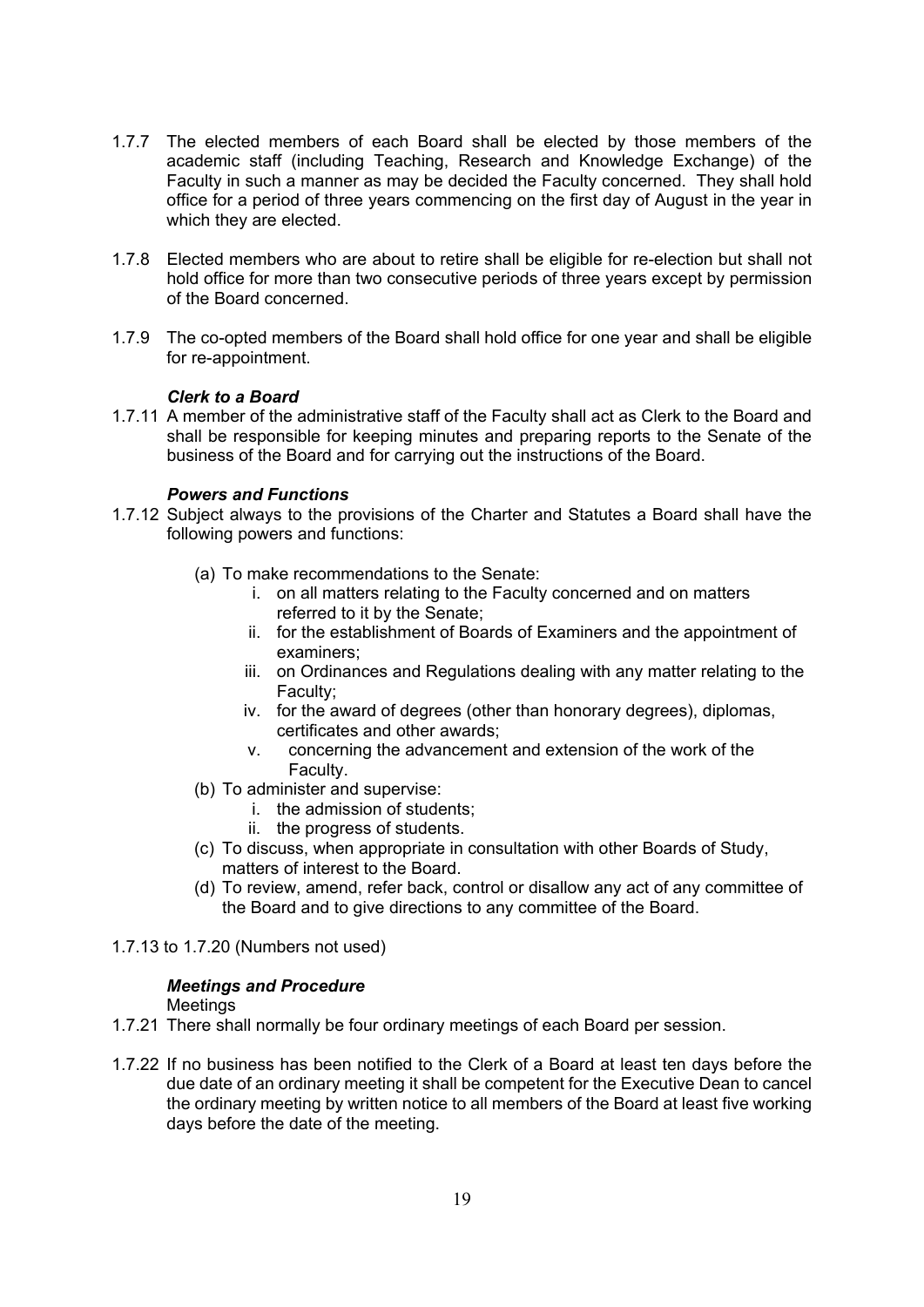1.7.23 Special meetings of a Board shall be convened at the request of the Executive Dean or at the request of not less than one-third of the members of the Board.

#### *Quorum*

1.7.24 One-third of the members of a Board shall constitute a quorum. In the absence of a quorum no business shall be transacted other than the adjournment of the meeting. At the adjourned meeting the business for which the original meeting was convened may be completed in the absence of a quorum. The manner of summoning an adjourned meeting of a Board and the period of notice to be given are set out in Regulation 1.11.1.

#### *Standing Orders*

1.7.25 A Board may make Standing Orders for the conduct of its business and may from time to time amend, add to or repeal such Standing Orders.

#### *Voting*

- 1.7.26 Members of a Board shall have the right to vote at meetings of the Board.
- 1.7.27 At the request of any three members of a Board a vote shall be taken by secret ballot.

#### *Sub-Boards and Committees*

- 1.7.28 A Board may establish sub-boards and committees of its members and may appoint as members of such sub-boards and committees persons who are not members of the Board. A Board may delegate to a sub-board or committee, by specific reference, any of the powers or functions which the Board itself is competent to perform.
- 1.7.29 Sub-Boards and Committees shall be empowered to:
	- (a) consider matters referred by the Board;
	- (b) consult with other bodies concerning matters referred by the Board;
	- (c) make recommendations and reports to the Board;
	- (d) make recommendations to Senate on specific matters delegated to it by the Board.

#### *Amendment of Constitution*

1.7.30 Any Board may from time to time recommend to the Senate that the Constitution be amended, added to or repealed. Such recommendation must be supported by a majority of two-thirds of those present and voting at a special meeting of the Board called for the purpose.

#### **1.8 Constitution of Joint Boards of Study**

#### *Status*

1.8.1 A Joint Board of Study is established by the Senate jointly from the Faculties where it is deemed by the Senate to be a necessary and appropriate body to discuss matters relating to a designated degree course (hereinafter referred to as 'the degree course') and any matter referred to it by the Senate and to convey its views thereon to the Senate.

#### *Membership*

A Joint Board shall consist of the following persons, namely:

#### *Convener*

1.8.2 A Convener appointed by the Senate on the recommendation of the Joint Board from the members of the academic staff of the Faculties concerned.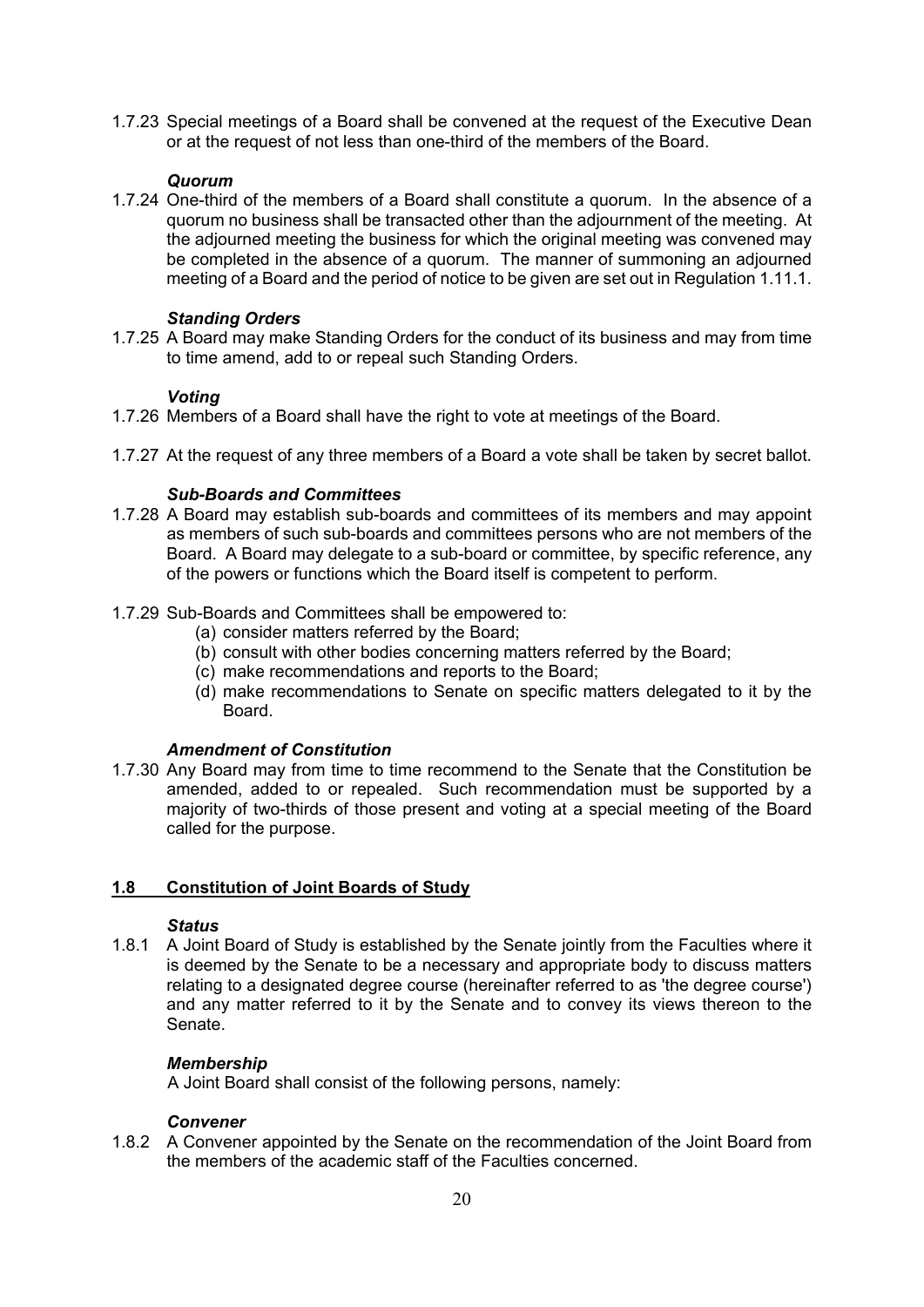#### *Board of Study Members*

1.8.3 One or two members of the Boards of Study of the Faculties concerned with the degree course who shall be elected members of the relevant Board of Study. The number of representatives to be reviewed by the Senate on the recommendation of the Joint Board and the members to be nominated by the relevant Board of Study.

#### *Subject Department Members*

1.8.4 One member of the academic staff of each of the primary subject departments concerned with the degree course; such departments to be determined by the Senate on the recommendation of the Joint Board and the member to be nominated by the relevant Head of Department.

#### *Co-opted Members*

1.8.5 A number of persons who may be co-opted by the Joint Board not exceeding one quarter of the number of members holding office under Regulations 1.8.2, 1.8.3 and 1.8.4.

#### *Attendees*

1.8.6 The Joint Board may invite to attend some or all of the meetings of the Joint Board such persons as are considered to have an interest in matters to be discussed by the Joint Board, including but not confined to, representatives from the students registered on the degree course.

#### *Elections and Periods in Office*

- 1.8.7 The Convener of a Joint Board shall hold office for the same period and under the same conditions as the Executive Dean of a Faculty.
- 1.8.8 The Board of Study members shall normally hold office for a period of three years commencing on the first day of August in the year in which they are appointed and shall be eligible for re-appointment for not more than one further period of three years. Such members must be elected members of the relevant Board of Study during the first year of their period of office on the Joint Board.
- 1.8.9 The subject department members shall hold office for a period of three years commencing on the first day of August in the year in which they are appointed and shall be eligible for re-appointment.
- 1.8.10 The co-opted members shall hold office for one year and shall be eligible for reappointment.

#### *Powers and Functions*

- 1.8.11 Subject always to the provisions of the Charter and Statutes a Joint Board shall have the following powers and functions.
	- (a) To make recommendations to the Senate:
		- i. on all matters relating to the degree course concerned, on higher degree study in fields designated by the Senate, and on matters referred to it by the Senate;
		- ii. for the establishment of Boards of Examiners and the appointment of examiners;
		- iii. on Ordinances and Regulations dealing with any matter relating to the degree course or higher degree study as designated under the provisions of (a)i above;
		- iv. for the award of degrees (other than honorary degrees), diplomas, certificates and other awards;
		- v. concerning the advancement and extension of the degree course or higher degree study as designated under the provision of (a)i above.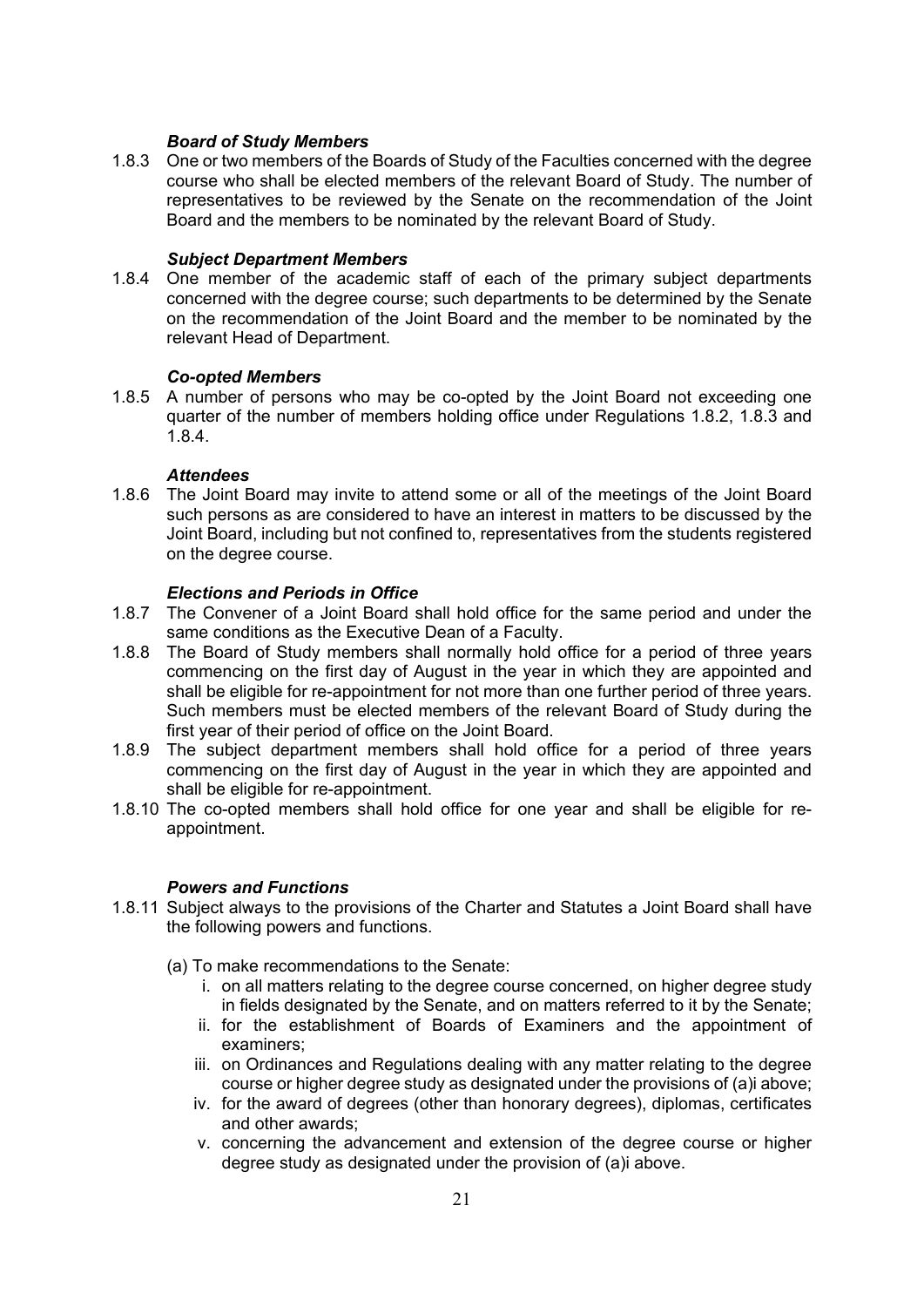- (b) To administer and supervise:
	- i. the admission of students;
	- ii. the progress of students.
- (c) To discuss, when appropriate in consultation with other Boards or Joint Boards of Study, matters of interest to the Joint Board.
- (d) To review, amend, refer back, control or disallow any act of any committee of the Joint Board and to give directions to any committee of the Joint Board.

#### *Clerk to a Joint Board*

- 1.8.12 A member of the administrative staff of the Faculties concerned shall act as the Clerk to the Joint Board and shall be responsible for keeping minutes and preparing reports to the Senate of the business of the Joint Board and for carrying out the instructions of the Joint Board.
- 1.8.13 to 1.8.20 (Numbers not used)

#### **Meetings and Procedure** *Meetings*

- 1.8.21 There shall normally be four ordinary meetings of each Joint Board per session and such other ordinary meetings as the Joint Board may arrange.
- 1.8.22 If no business has been notified to the Clerk of a Joint Board at least ten days before the due date of an ordinary meeting it shall be competent for the Convener to cancel the ordinary meeting by written notice to all members of the Joint Board at least five working days before the date of the meeting.
- 1.8.23 Special meetings of a Joint Board shall be convened at the request of the Convener or at the request of not less than one-third of the members of the Joint Board.

#### *Quorum*

1.8.24 One-third of the members of a Joint Board shall constitute a quorum. In the absence of a quorum no business shall be transacted other than the adjournment of the meeting. At the adjourned meeting the business for which the original meeting was convened may be completed in the absence of a quorum. The manner of summoning an adjourned meeting of a Joint Board and the period of notice to be given are set out in Regulation 1.11.1.

#### *Standing Orders*

1.8.25 A Joint Board may make Standing Orders for the conduct of its business and may from time to time amend, add to or repeal such Standing Orders.

#### *Voting*

- 1.8.26 Members of a Joint Board shall have the right to vote at meetings of the Joint Board.
- 1.8.27 At the request of any three members of a Joint Board a vote shall be taken by secret ballot.

#### *Sub-Boards and Committees*

- 1.8.28 A Joint Board may establish sub-boards or committees of its members and may appoint as members of such sub-boards or committees persons who are not members of the Joint Board. A Joint Board may delegate to a sub-board or committee by specific reference any of the powers or functions which it is itself competent to perform.
- 1.8.29 Sub-Boards and committees of a Joint Board shall be empowered to:
	- a) consider matters referred by the Joint Board;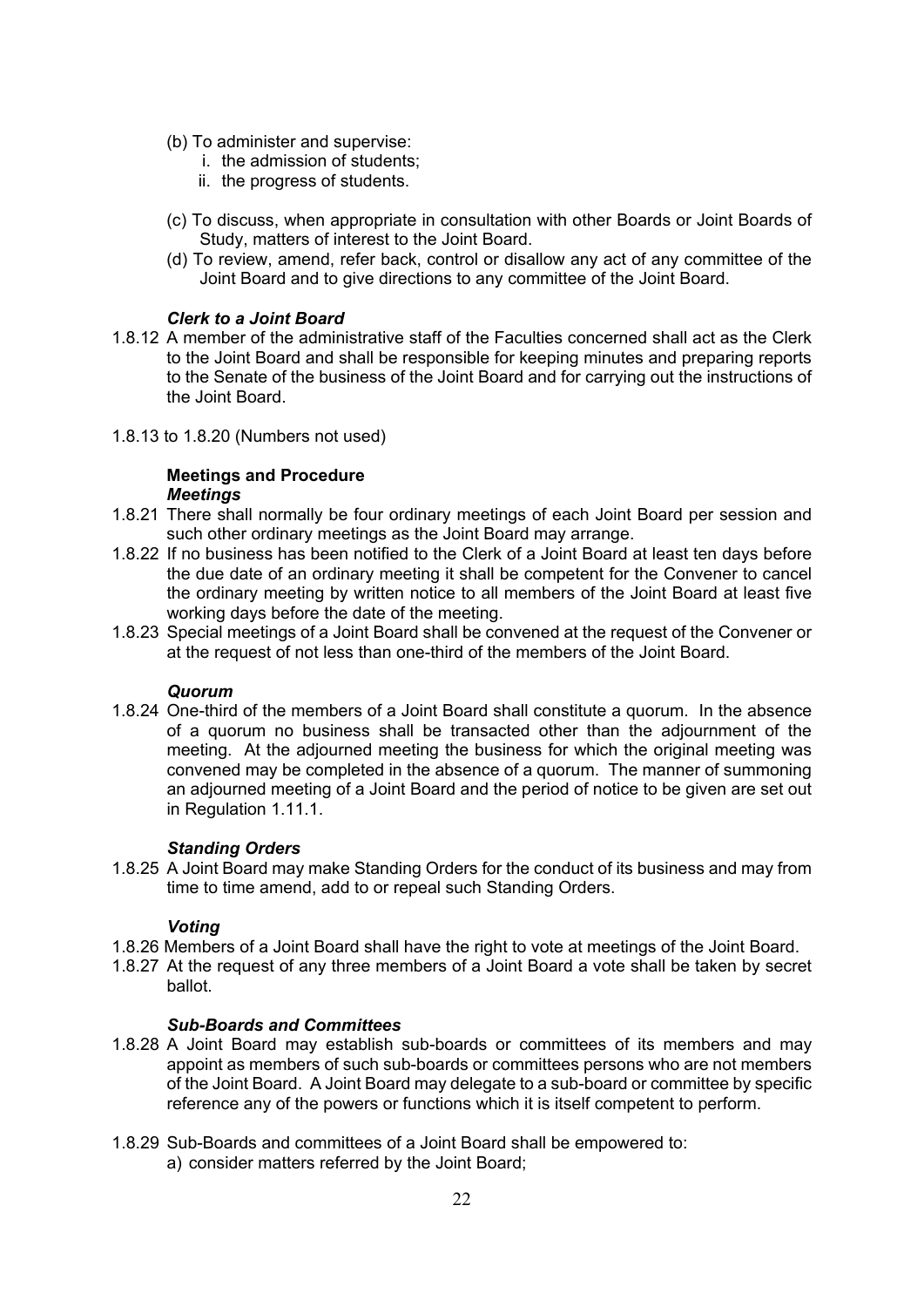- b) consult with other bodies concerning matters referred by the Joint Board;
- c) make recommendations and reports to the Joint Board;
- d) make recommendations to Senate on specific matters delegated to it by the Board.

#### *Amendment of Constitution*

- 1.8.30 Any Joint Board may from time to time recommend to the Senate that the Constitution be amended, added to or repealed. Any such recommendation should refer, where appropriate, to the corresponding provision in the Constitution of Boards of Study. Such recommendation must be supported by a majority of two-thirds of those present and voting at a special meeting of the Joint Board called for the purpose.
- 1.9 (Number not used)

#### **1.10 Boards of Examiners for First Degree**

- 1.10.1 The University shall make provision for Boards of Examiners, in accordance with Ordinance 3.4, comprising the Internal Examiners and External Examiners for each of the subjects or groups of subjects included in the scope of the examinations for the degree of bachelor.
- 1.10.2 The constitution of Boards of Examiners and the procedure detailing their operation will be approved by the Quality Assurance Committee and published by the University.

#### **1.11 Regulations for Summoning Adjourned Meetings**

1.11.1 If within half-an-hour from the time appointed for a meeting other than an adjourned meeting of the [Court/Senate/Board of Study/Joint Board of Study] of the University a Quorum as prescribed in the Statutes is not present, the Convener, or in the Convener's absence the University Secretary, or a member of the administrative staff nominated by the University Secretary, shall adjourn the meeting to the same day in the next week, at the same time and place, or to such other day and at such other time and place as the members who are present may determine.

#### **1.12 Use of the Seal**

- 1.12.1 The Seal of the University shall be of the form and design appended to these Regulations.
- 1.12.2 The Seal shall normally be kept in the custody of the University Secretary or other Officer of the University authorised by the Court for that purpose.
- 1.12.3 Except as provided in this Regulation the Seal shall be used only with the authority of the Court or that of a committee or officer duly authorised by the Court to use it.
- 1.12.4 The Seal may be used with the authority of the Senate for the purpose of executing degrees, diplomas and other academic awards.
- 1.12.5 The Seal may be used with the authority of the Convener of Court for any business of the Court or of the Treasurer or the Deputy Convener of Court (Estates and Buildings) for any financial or property business respectively of the Court.
- 1.12.6 Every instrument to which the Seal is affixed shall be signed by a member of the Court (except that in the case of degrees, diplomas and academic awards the signatory shall be the Principal or their deputy) and shall be countersigned by the University Secretary, Chief Commercial Officer or the Chief Financial Officer; or, where the Seal is used with the authority of the Senate, the Vice-Principal.
- 1.12.7 When documents have been sealed, signed and countersigned as aforesaid they shall be held to be validly executed by the University.
- 1.12.8 A record of all occasions on which the Seal is used as aforesaid shall be kept by the University Secretary for report to the Court.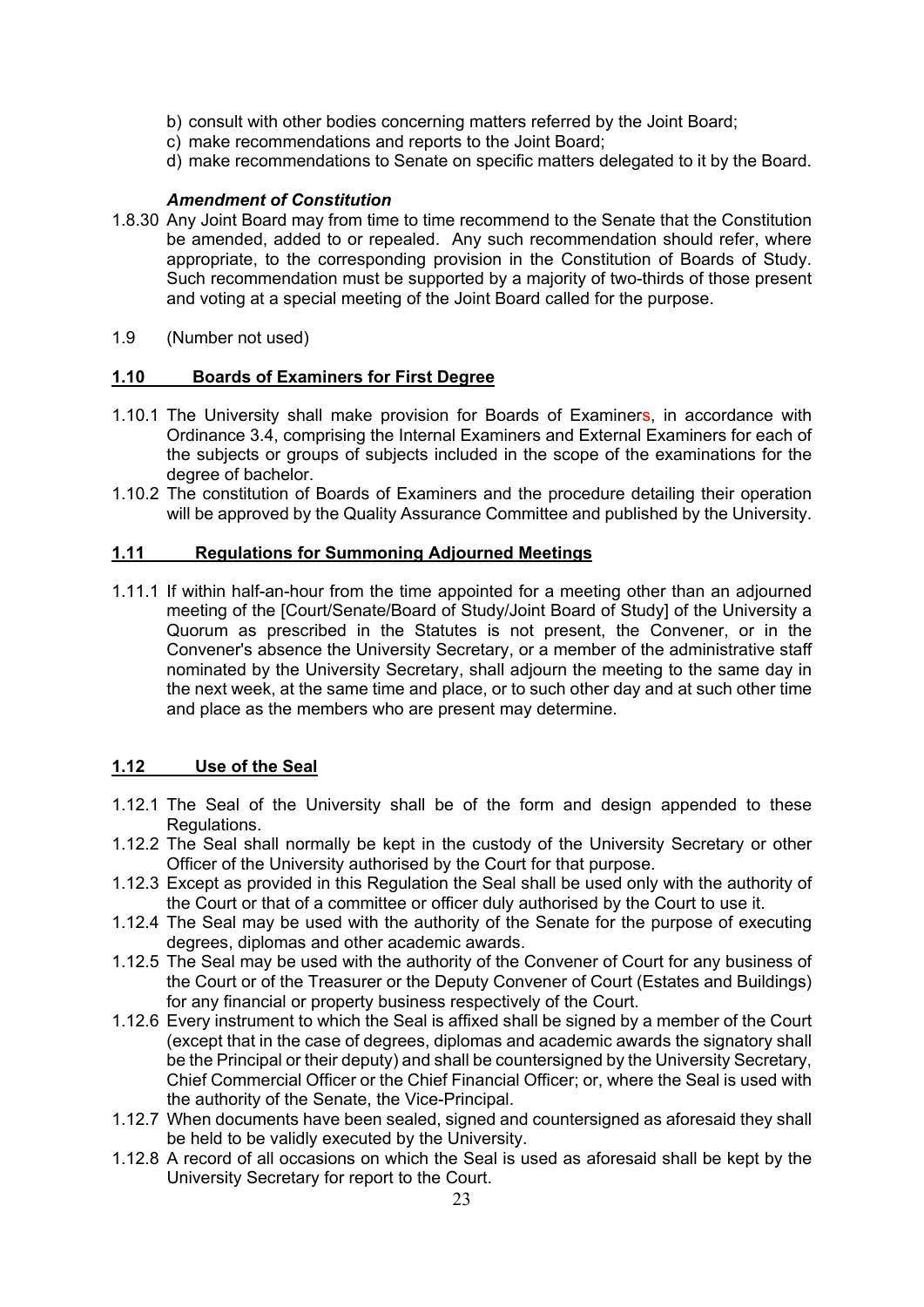#### **1.13 Heads of Departments**

**NB**: The Faculty of Humanities and Social Sciences consists of Schools rather than Departments. In the following regulations Department should be read as School when referring to the Faculty of Humanities and Social Sciences.

- 1.13.1 Each Department in the University established under Statute 2.1.2 shall have a Head of Department who shall be appointed according to a procedure approved by the Staff **Committee.**
- 1.13.2 The Head of Department shall be responsible for maintaining and promoting the efficiency and good order of the Department, shall be the official correspondent of the Department and shall under the Court exercise authority in and bear responsibility for the Department as a whole.

#### **1.14 Departmental Committees**

1.14.1 Departmental Committees as defined by Ordinance 2.2.2 shall meet regularly and normally at least twice, in each of the first two semesters of the academic year. One of these meetings shall be the statutory meeting, when all members of the Departmental/School staff shall be invited to attend to be addressed by the Head of Department. Any member of the staff of the grouping may make representations to this Committee to any matter affecting the Department/School. Additional meetings may be called by the Head of Department on the Head's own

initiative and shall be called by them on the initiative of whichever is less of eight or of half of the academic staff appointed to the Department.

- 1.14.2 The Departmental Committee shall comprise all members of academic staff (as defined in Ordinance 1.1.1) at Grade 8 and above and any probationary lecturers in the department. The Head of Department shall make arrangements which ensure that al**l** other staff in the Department are appropriately represented.
- 1.14.3 The Head of Department shall normally be present at each meeting of the Departmental Committee and, if present, shall normally take the Chair.
- 1.14.4 The Departmental Committee may discuss and declare an opinion on any matter affecting the Department other than the private affairs of individual members of staff and may declare that opinion to the Head of Department and to the Board of Study of the Faculty in which the Department is situated.
- 1.14.5 Members of the Departmental Committee may request from the Head of Department information relevant to the discussions of the Committee and the Head of Department shall with discretion supply such information (which shall not unreasonably be withheld), except when it has been made available to the Head of Department on a basis of strict confidentiality within the University.
- 1.14.6 Within those powers of the Head of Department which it is competent to delegate to members of the Departmental Committee shall be administrative and managerial tasks associated with the Department, including arrangements for the organisation and the recording of meetings of the Departmental Committee.

#### **1.15 Groups of Departments**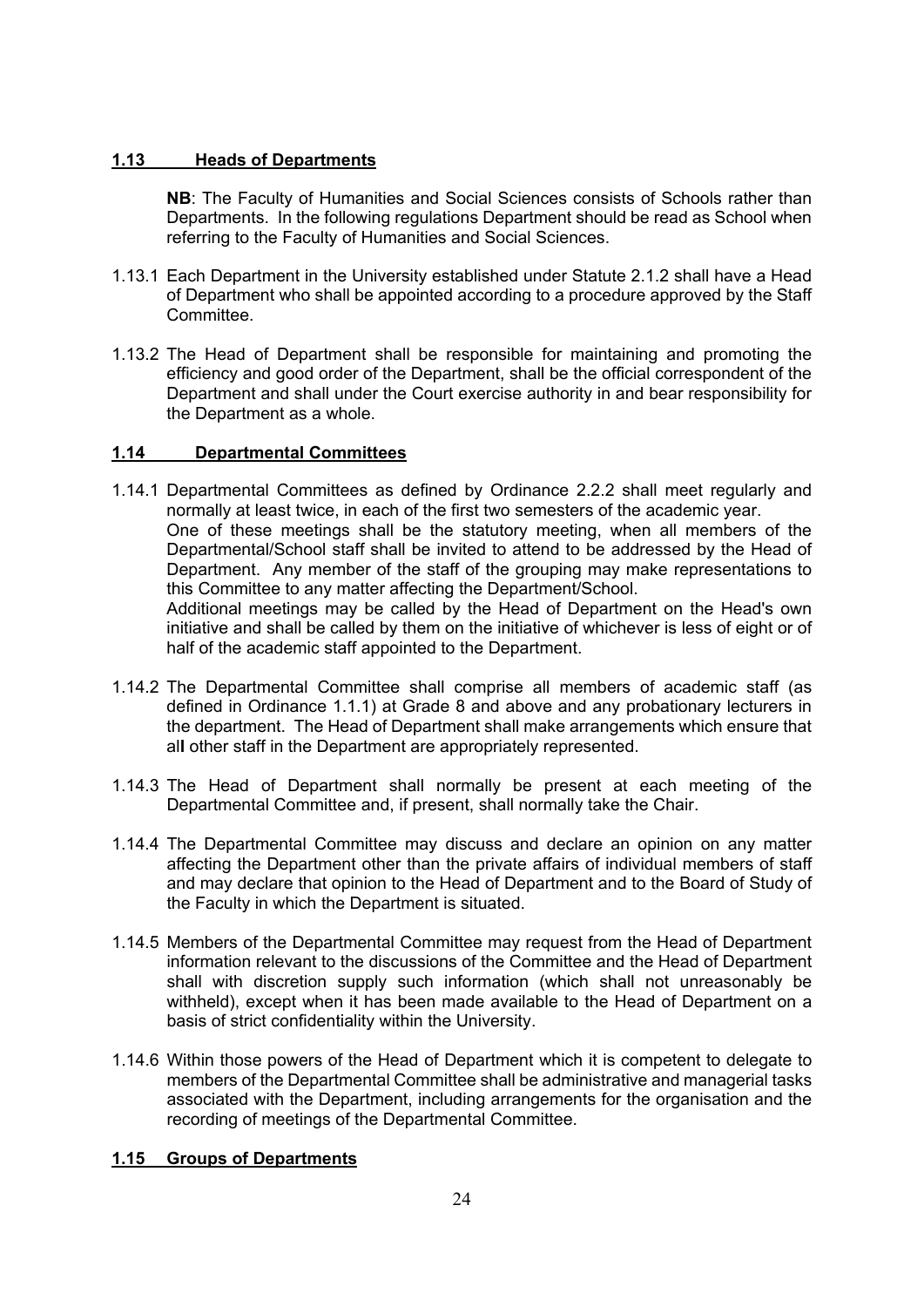1.15.1 The Court may wish from time to time to authorise the formation of a Group of Departments under the co-ordination of a Convener of the Group. Any published procedures governing the process of appointing a Head of Department shall be applicable to the appointment of a Convener of a Group of Departments *mutatis mutandis.*

# **2 REQUIREMENTS FOR ENTRANCE TO UNDERGRADUATE AND POSTGRADUATE COURSES**

The University shall ensure that appropriate admissions policies and procedures dealing with the requirements for entrance to undergraduate, postgraduate and parttime courses are in place. Any such policies and procedures shall be approved by the Senate or an appropriate committee, designated by Senate, and published on the University website.

# **3 LIBRARY REGULATIONS**

#### **3.1 General**

3.1.1 The University Library comprises

The Andersonian Library

Such other places as defined by the Information Strategy Committee with the approval of the Senate

- 3.1.2 Authority is delegated by the Senate to the Information Strategy Committee to develop, approve and review, on the advice of the Information Services Director and the University Librarian, rules, policy statements and procedures in relation to the effective operation and running of the University Library. Use of the University Library is conditional upon the observance of any such rules, policy statements or procedures which may include but are not restricted to:
	- (a) the use of Library materials, within the Library or elsewhere, including the use of rare books, manuscripts, archives, other special collections material and electronic information resources;
	- (b) the use of allocated special study areas;
	- (c) the terms on which Library material may be borrowed;
	- (d) loan procedures and loan periods;
	- (e) lost items of Library material;
	- (f) the bringing of personal belongings into Library premises;
	- (g) the conduct of users in the Library.
- 3.1.3 All members of the Library staff are authorised to require compliance with rules, policy statements or procedures made pursuant to this Regulation. Failure by a user to comply with such a request shall normally be reported to the Librarian or an authorised deputy who, subject to the Ordinances, Regulations and associated procedures of the University, shall determine the action to be taken.

# **4 EXAMINATION REGULATIONS**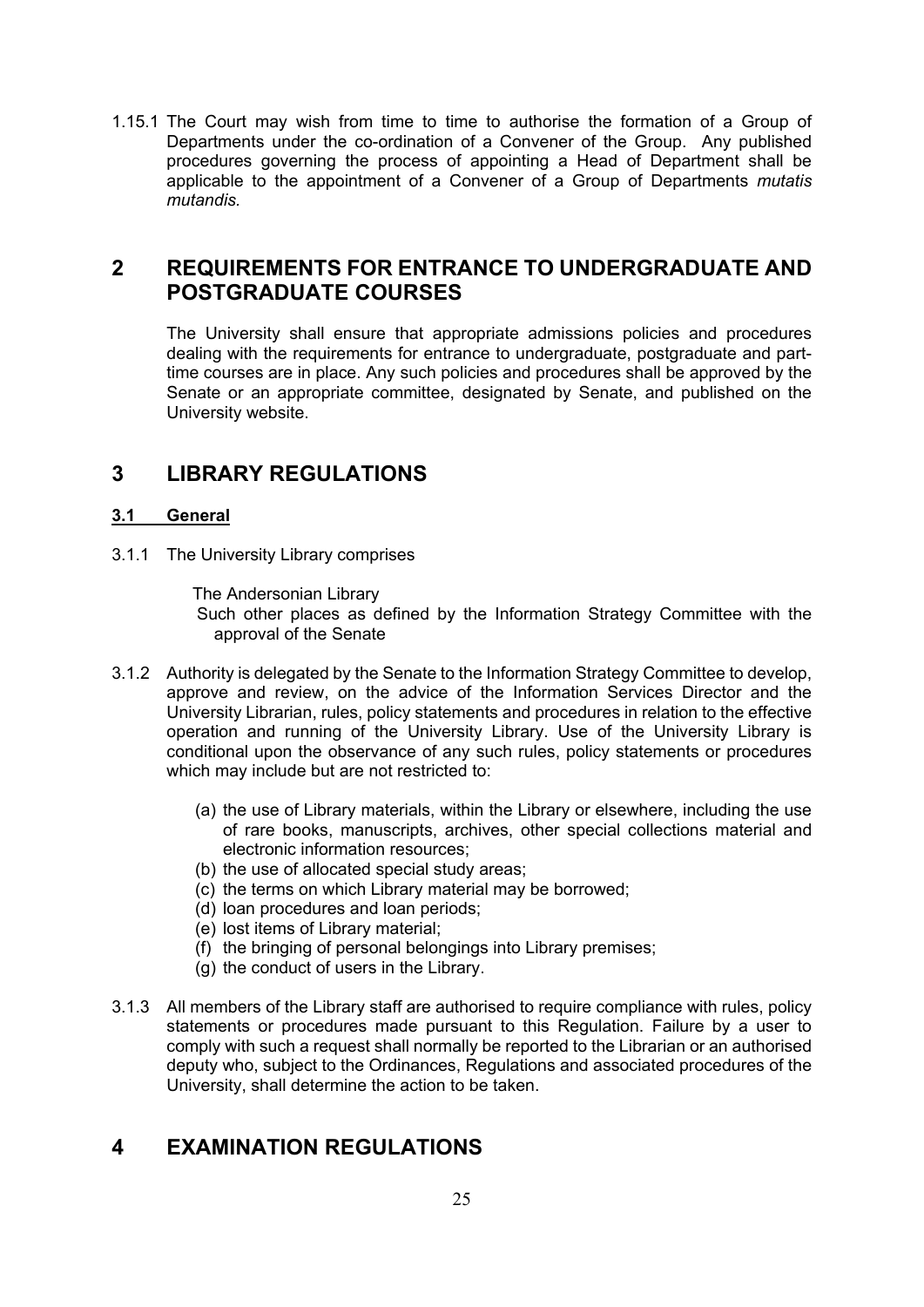#### **4.1 General**

- 4.1.1 The University shall have in place appropriate policies and procedures for the regulation of all degree examinations. Degree examinations include in particular those examinations normally held at the end of each semester, with a resit diet before the succeeding academic session, the results of which are considered by formally constituted Boards of Examiners.
- 4.1.2 These regulations and any subsequent policies or procedures should be read in conjunction with the provisions of Ordinance 3.4 *Examiners & Examinations*.
- 4.1*.*3 All policies and procedures in relation to degree examinations shall be approved by Senate and published in an appropriate location.

# **5 REGULATIONS FOR STUDENT DISCIPLINE**

#### **5.1 General**

- 5.1.1 Pursuant to Ordinance 5.2, every student of the University is required at all times to be of good behaviour and to observe all Regulations, procedures and rules affecting them which may be applied from time to time by the University or other Institution which they attend as part of a University programme of study.
- 5.1.2 The University shall have in place appropriate and detailed policies and procedures for the regulation of student discipline. These will include, but not be limited to:
	- (a) the classification of disciplinary offences
	- (b) the definition of disciplinary offences
	- (c) the jurisdiction of University staff, committee and boards to deal with disciplinary matters
	- (d) procedures for managing and regulating student discipline
	- (e) potential sanctions and penalties
	- (f) the reporting and recording of disciplinary proceedings
	- (g) services of notices and documents
- 5.1.3 Such policies and procedures shall be approved by Senate and published on the University website.
- 5.2 to 5.19 (Numbers not used)

#### **5.20 Committees on Fitness to Practise**

- 5.20.1 Where a course of study requires a student to undertake practical training in a professional role in relation to patients, children, clients or service users or where the qualification provides a direct licence to practise, the University has a duty to ensure that the student is fit to practise. A student registered for such a course will be required to meet standards of fitness to practise for the course.
- 5.20.2 The University shall have in place appropriate policies and procedures for the identification of failures to meet standards, investigations of alleged failures and the constitution and operation of Committees on Fitness to Practise. Such policies and procedures shall be approved by the Senate.
- 5.20.3 Students are expected to acquaint themselves with the Code of Professional Conduct and Fitness to Practise appropriate to their profession.
- 5.20.4 A student who is thought to have failed to meet the standards required may be subject to investigation and then be referred to the relevant Committee on Fitness to Practise.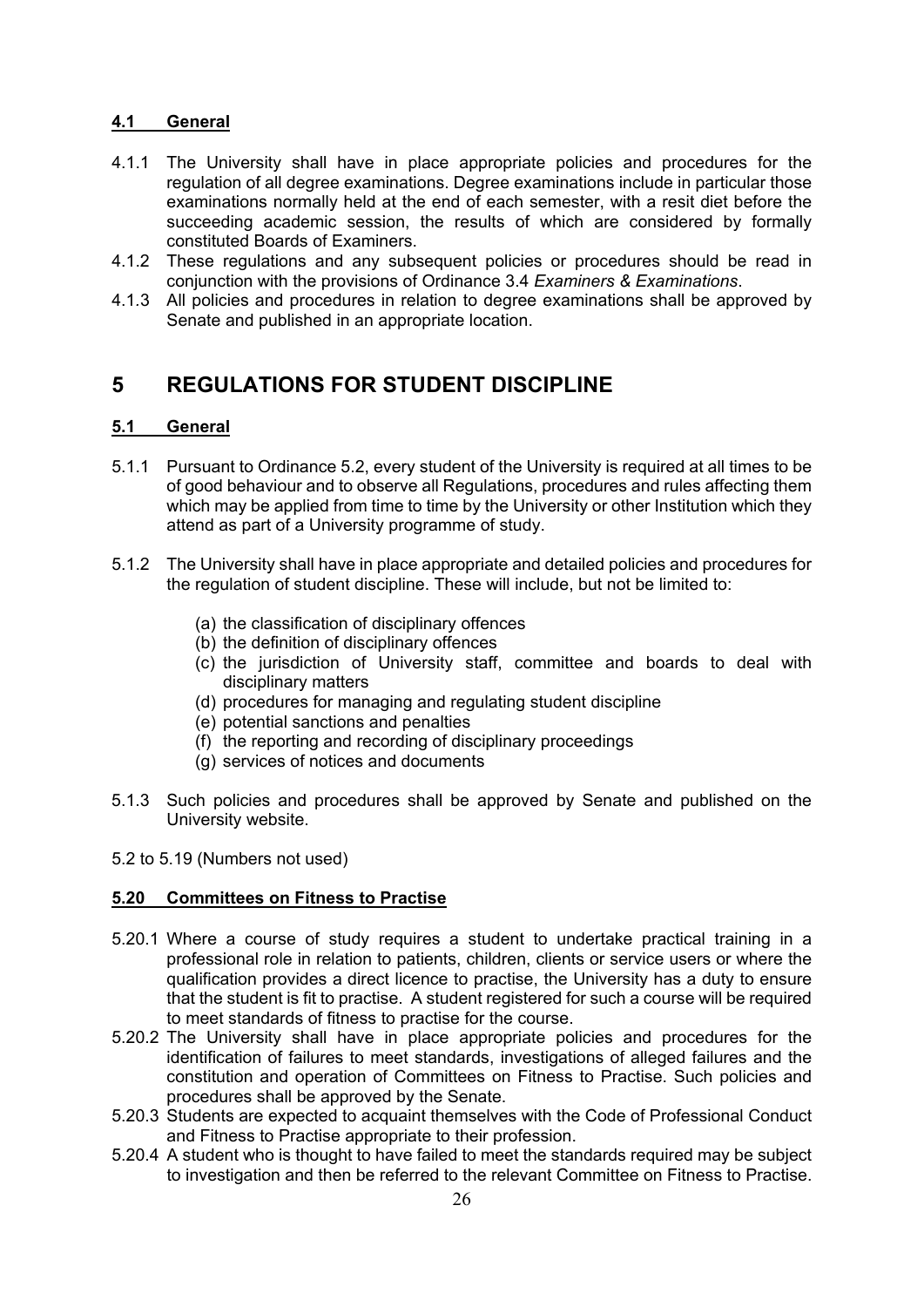5.20.5 A student may be subject to disciplinary procedures as well as fitness to practise procedures although these shall not run concurrently.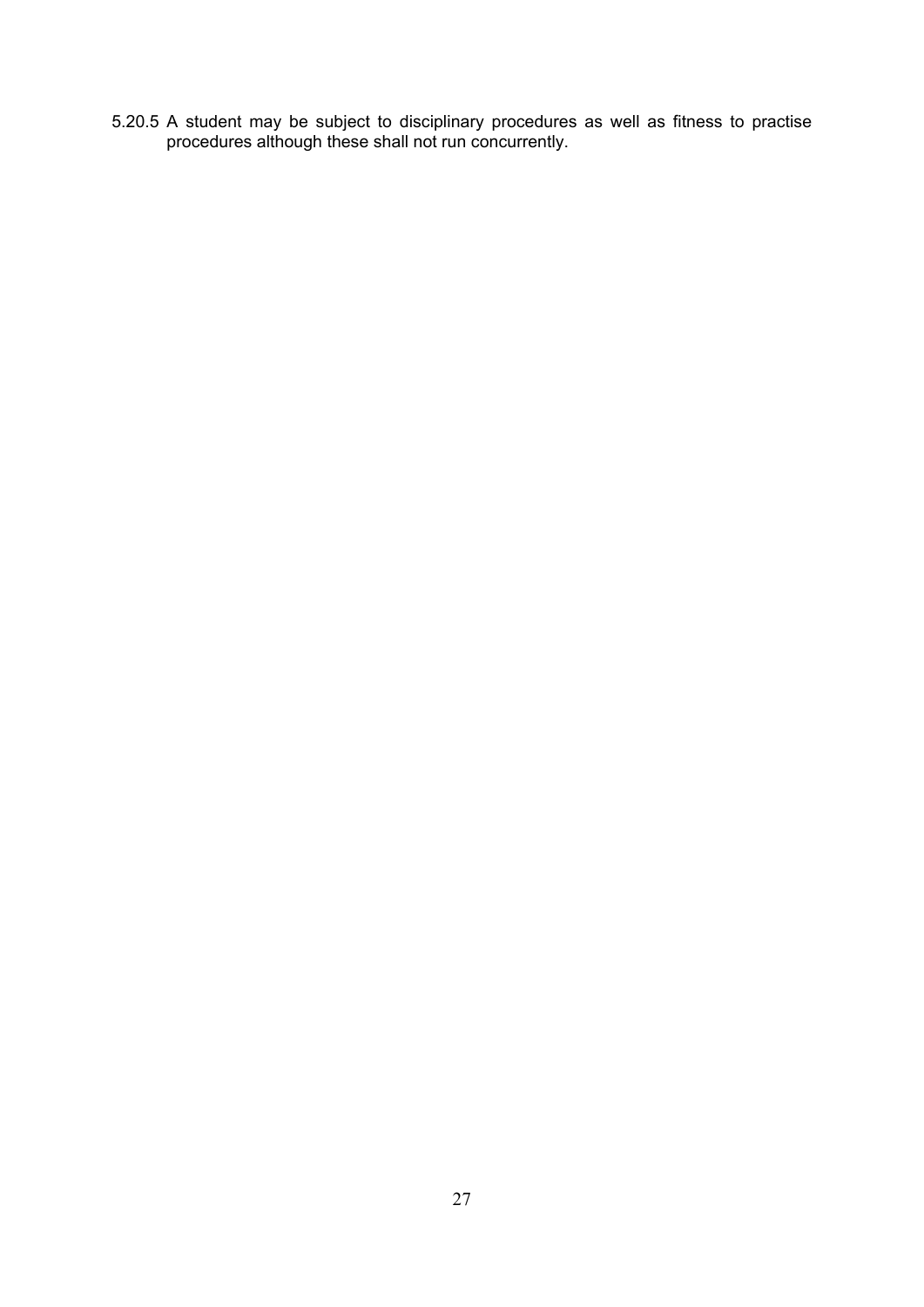# **6 MISCELLANEOUS REGULATIONS**

### **6.1 Residence Regulations**

- 6.1.1 The University shall ensure that appropriate guidance, policies and procedures are in place for the regulation of student residences. Such information may include but is not limited to:
	- a) residents' charters
	- b) appropriate codes of conduct
	- c) occupancy agreements
	- d) accommodation handbooks
	- e) arrangements for the establishment of Hall Committees
- 6.1.2 Such guidance, policies and procedures shall be developed, approved and revised, as may be necessary from time to time, by the Estates Committee, on the recommendation of the Director of Estates Services and shall be made available on the website.
- 6.1.3 Use of or access to University accommodation is conditional upon the observance of any such policies and procedures. Failure to adhere to policies or procedures may also lead to disciplinary action under related University processes.

#### **6.2 Regulations Governing Non Graduating Students**

- 6.2.1 Persons who are not students of the University registered for a degree, diploma or certificate may attend courses and classes either full-time or part-time in accordance with the provisions set out below. Such persons shall be termed 'non-graduating' students. The provisions shall not apply to students already registered for a degree, diploma or certificate who wish to attend any class outside their regular curriculum.
- 6.2.2 Non-graduating students wishing to attend an undergraduate or postgraduate course full-time or to attend an undergraduate or postgraduate course part-time or to attend only individual classes or pursue research on a part-time basis, may do so with the permission of the Board of Study concerned. They may be permitted to sit degree, diploma or certificate examinations, and may receive a statement setting out the classes they have attended and the results of any examinations they have sat.
- 6.2.3 The fees payable by non-graduating students are set out on the relevant course pages on the University's website.

#### **6.3 Regulations Governing Academic Dress**

6.3.1 In accordance with Statute 3.3.15, the Senate will, from time to time, approve, on the recommendation of the Director of Marketing & Development Services, the academic dress to be worn by University officers and by persons receiving awards from the University, and the occasions on which it shall be worn. The University will publish information regarding academic dress and policies governing its use on the website.

#### **6.4 Regulations Governing Registration for Student Membership of the University and General Regulations Affecting Student Membership**

#### *Registration for Student Membership*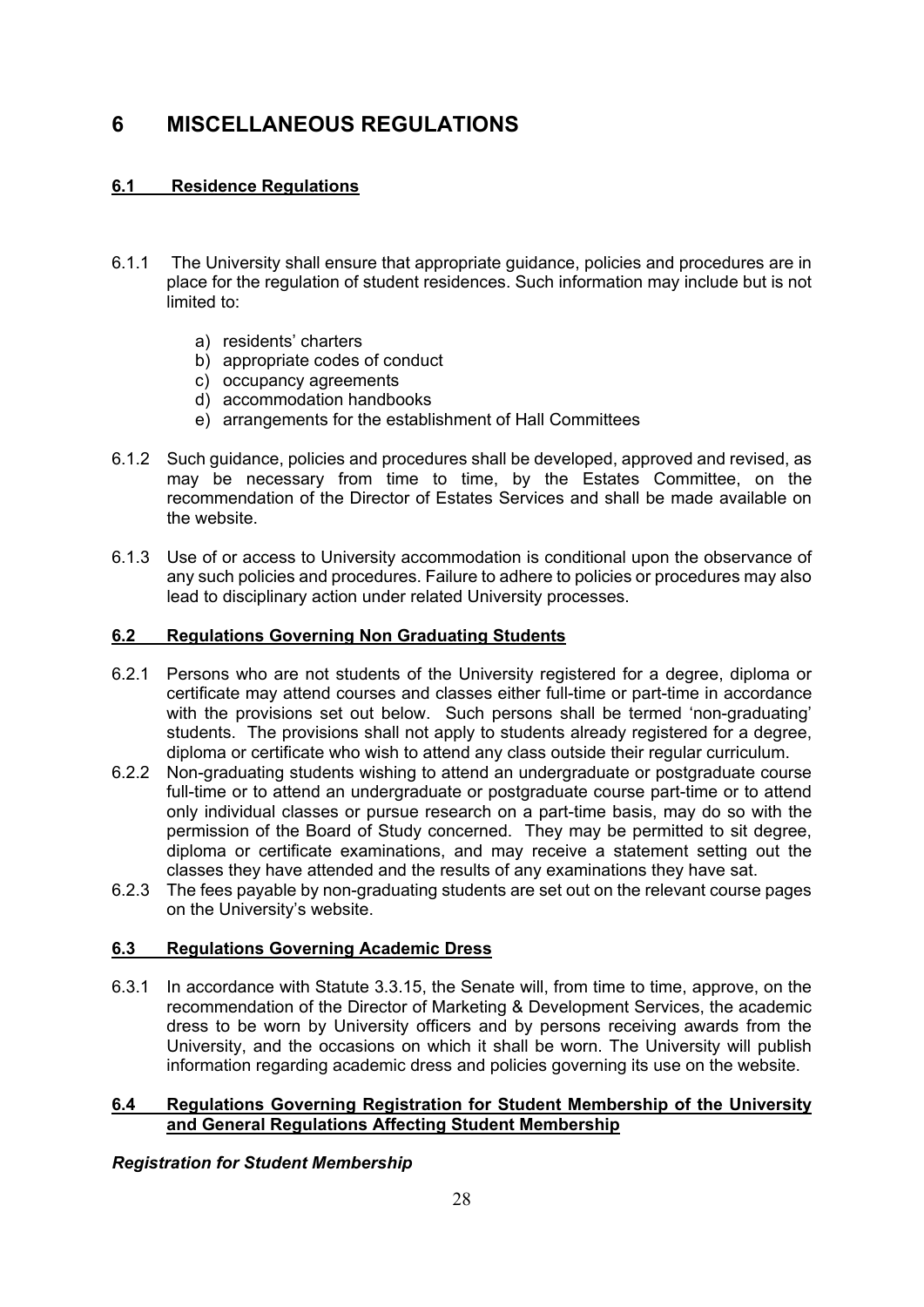- 6.4.1 All students who accept admission to the University shall be registered in each of their prescribed periods of study and shall pay fees and such other sums as may be prescribed by the Court.
- 6.4.2 Registration by the University under the provisions of these Regulations constitutes confirmation of admission to or renewal of student membership of the University. A person who has not been so registered shall not be entitled to attend a course of study.
- 6.4.3 Students for degrees and diplomas or entering upon non-graduating study in the University shall normally be registered immediately before the commencement of each academic year in accordance with instructions issued by the University. Certain students may be required to undergo an x-ray examination of the chest as a condition of registration.
- 6.4.4 Students entering upon a course of study after the commencement of the first semester, and any other students not registered during the procedures described in Regulation 6.4.3 shall present themselves for registration, in accordance with instructions issued by the University.
- 6.4.5 At the discretion of the University the following categories of persons may be registered without personal attendance subject to payment by them of any prescribed fees: Students admitted to courses other than those for degrees and diplomas, part-time students and students not in attendance at the University (including students under suspension, students undertaking study outwith the University as a required part of their course, postgraduate students who have completed their required period of residence but have not yet submitted their thesis, and students holding sabbatical office in the Students' Association).
- 6.4.6 Every student on accepting admission to the University, and annually when being registered under Regulation 6.4.3 or 6.4.4 shall sign a declaration that they will abide by the University Charter, Statutes, Ordinances and Regulations.
- 6.4.7 Any students permitted to pay tuition fees in instalments who fail to do so as agreed, shall have their registration suspended with immediate effect.
- 6.4.8 Any student who fails to pay the fees required or any other sums due to the University in the academic year in which such fees or other sums become payable may be barred from registration for any subsequent academic year until such time as the monies due are paid or an arrangement satisfactory to the University is made for the payment thereof.

#### *General Regulations*

- 6.4.9 Students must notify Student Business immediately of any change in their in-term or out-of-term addresses. The University will use these addresses for official communications, including examination results, and cannot be held responsible for non-delivery where a change of address is not notified.
- 6.4.10 The University does not accept liability for any loss or damage howsoever caused to effects belonging to students, nor does it accept any liability for accidents to students while pursuing any part of their course or during visits or games.
- 6.4.11 Students must sit all terminal tests and examinations unless prevented by illness or other valid personal circumstances prescribed by procedures, in which case a medical certificate or other appropriate evidence must be produced.
- 6.4.12 Students who contract an infectious or contagious disease, or who live in a house in which such disease occurs must absent themselves from the University and notify the University immediately. They must not resume attendance until they have presented a medical certificate that it is safe for them to do so.
- 6.4.13 The main source of communication within the University is by notices posted on official notice boards, the Pegasus system and by e-mail to '@uni.strath' accounts. It is the responsibility of every student to keep acquainted with notices and to monitor their University email accounts. No allowance will be made in cases where, by failing to read a notice or email, a student becomes liable for disciplinary action.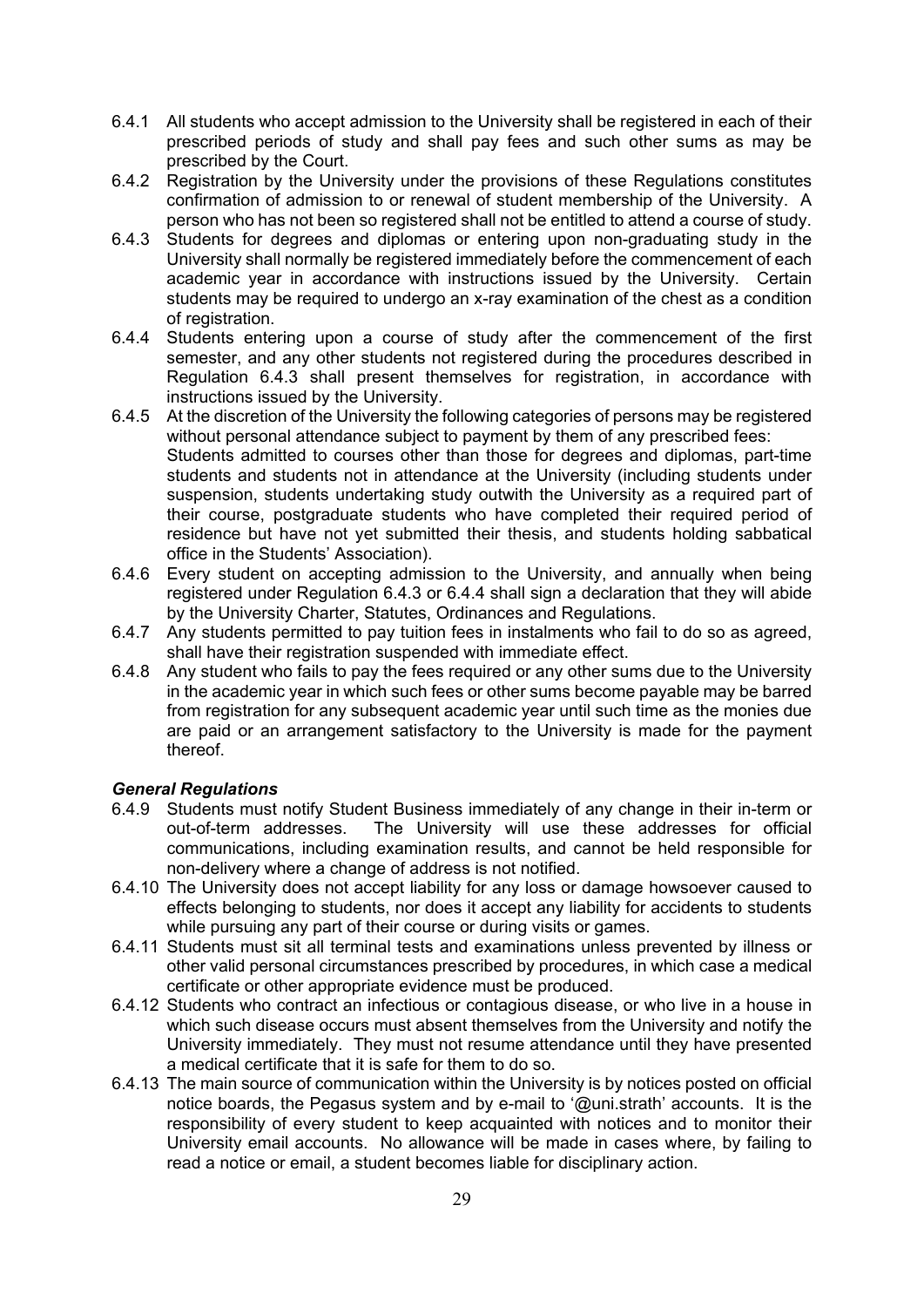6.4.14 Unauthorised persons may not post notices on official University notice boards.

#### **6.5 Statement of Health and Safety Policy**

- 6.5.1 The University is committed to ensuring, so far as is reasonably practicable, the health, safety and welfare of all its staff and student members and those affected by its activities including, visitors, contractors and members of the public who have access to the University property.
- 6.5.2 The policy stated above will be enacted through the following:
	- (a) an Occupational Health and Safety Policy, approved by the Court, which includes the University's arrangements and organisation for health and safety:
	- (b) Local Safety Rules as are approved by the University Court, and issued to departments, for appropriate distribution.
	- (c) Departmental Safety Regulations.
	- (d) University Safety Services' Guidance Notes.
	- (e) an Occupational Health and Safety Committee to advise the Court on all matters relating to safety in the University and to oversee the implementation of the University's Safety Policy

It is the duty of all staff and students to demonstrate high standards with regard to health and safety and to abide by all relevant Policies, Rules and Regulations.

6.6 (Number not used)

#### **6.7 Access to University Premises**

The University shall have a policy detailing the arrangements for access to University premises. The Access to University Premises Policy shall be developed, approved and reviewed, as required from time to time, by the Estates Committee, on the recommendation of the Director of Estates Services. The Policy shall be published on the website.

6.8 (Number not used)

#### **6.9 Data Protection**

- 6.9.1 Personal data is information about an identifiable living individual.
- 6.9.2 Whenever processing personal data, the University must do so in accordance with current data protection legislation and in line with the University's Data Protection policy. The relevant definition of data processing is wide and includes: collecting, recording, storing, using, analysing, combining, disclosing and deleting data.
- 6.9.3 The University's Data Protection Policy will be approved by an appropriate committee and published on the University's website.

#### **6.10 Regulations Governing Academic Appeals by Students**

6.10.1 The University shall have in place appropriate and detailed policies and procedures to allow students to request a review of a decision by an academic body charged with determining student progression and awards. Such policies and procedures shall be approved by the Senate and published on the University website.